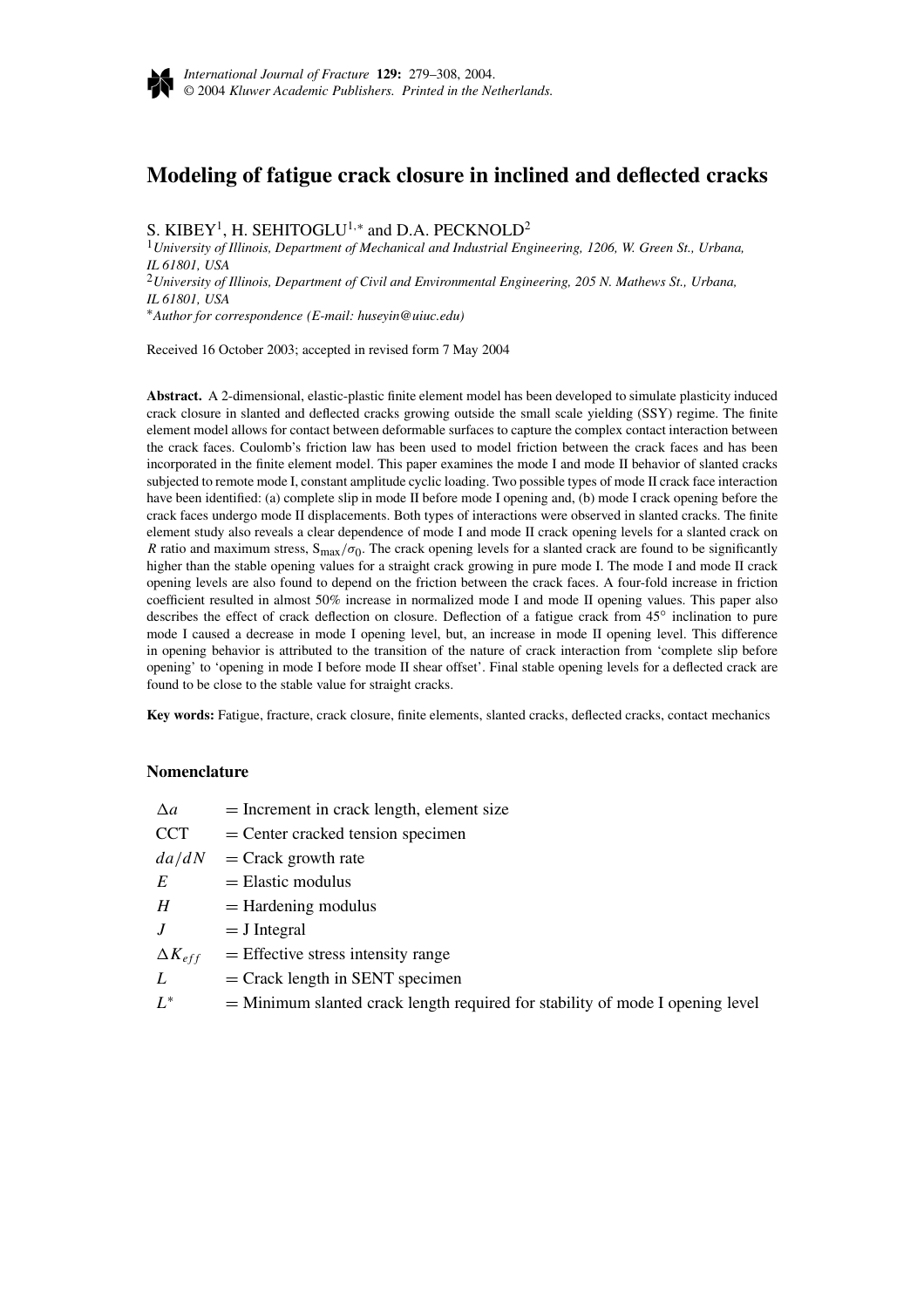| $=$ | Initial crack length in SENT specimen                              |
|-----|--------------------------------------------------------------------|
| $=$ | Contact pressure                                                   |
| $=$ | Plasticity induced crack closure                                   |
| $=$ | Load ratio                                                         |
| $=$ | Roughness induced crack closure                                    |
| $=$ | Applied stress                                                     |
| $=$ | Single edge notched specimen                                       |
| $=$ | Maximum applied stress level                                       |
| $=$ | Minimum applied stress level                                       |
| $=$ | Mode I crack opening level                                         |
| $=$ | Mode II crack opening level                                        |
| $=$ | Normal (mode I) displacement of the lower crack face from its      |
|     | initial position                                                   |
| $=$ | Normal (mode I) displacement of the upper crack face from its      |
|     | initial position                                                   |
| $=$ | Transverse (mode II) displacement of the lower crack face from its |
|     | initial position                                                   |
| $=$ | Transverse (mode II) displacement of the upper crack face from its |
|     | initial position                                                   |
| $=$ | Width of the SENT specimen                                         |
| $=$ | Uniaxial yield strength                                            |
| $=$ | Stress component normal to the fatigue crack faces                 |
| $=$ | Strain component normal to the fatigue crack faces                 |
| $=$ | Poisson's ratio                                                    |
|     | = Mode I crack opening displacement of fatigue crack               |
| $=$ | Mode I crack opening displacement of stationary crack at           |
|     | maximum load                                                       |
| $=$ | Mode II crack opening displacement of fatigue crack                |
| $=$ | Mode II crack opening displacement of stationary crack at          |
|     | maximum load                                                       |
|     | Residual plastic deformation along the wake                        |
|     | Coefficient of friction between the crack faces                    |
| $=$ | Orientation of inclined crack relative to horizontal               |
| $=$ | Shear stress along the crack flanks                                |
| $=$ | Yield strength in shear                                            |
|     |                                                                    |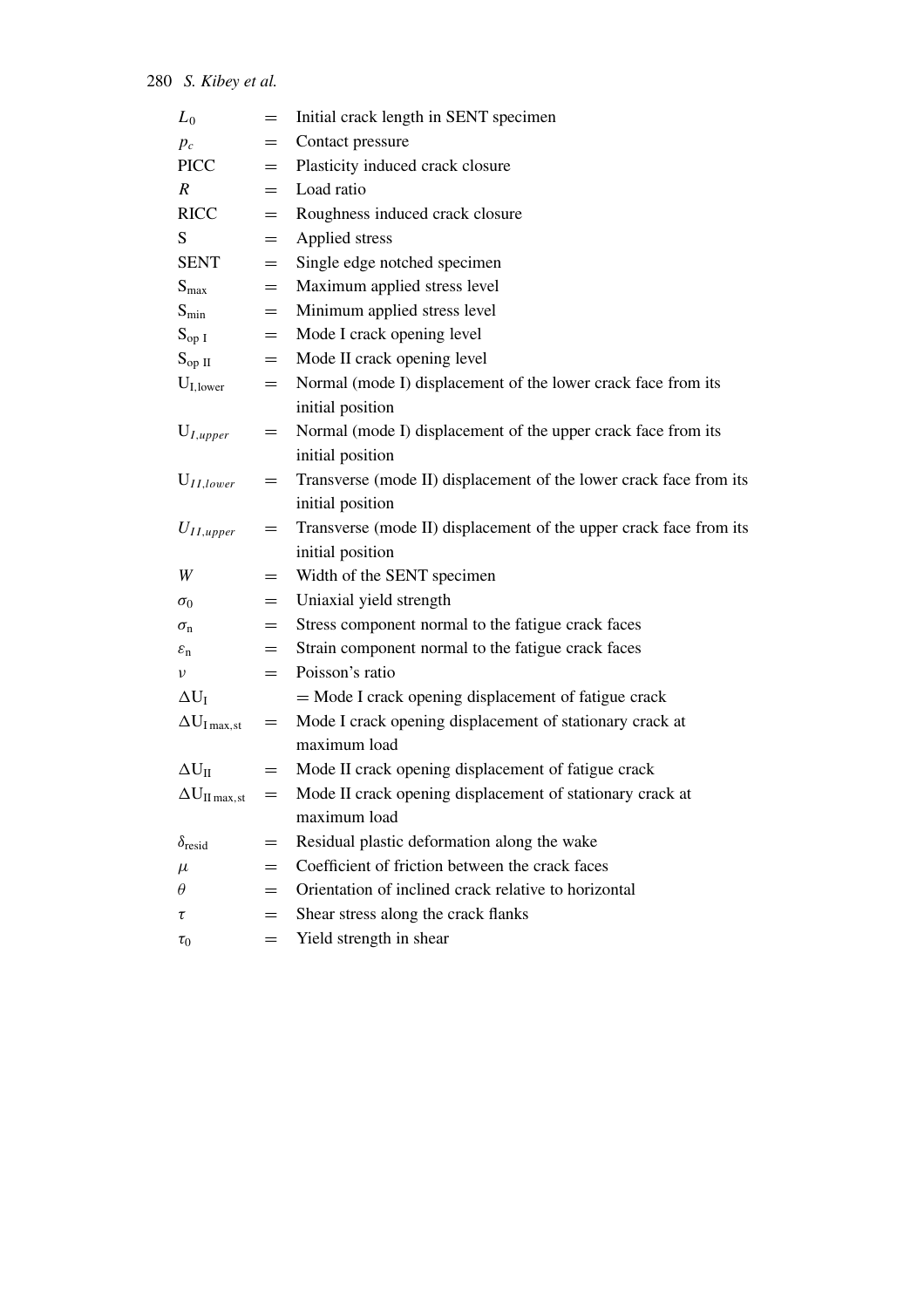#### **1. Introduction**

It has been well established that crack closure is an important phenomenon in fatigue crack growth and significantly affects the fatigue crack growth rates. First discovered by Elber (1970, 1971) crack closure has been extensively studied in the past three decades. The crack growth relationship based on closure can be written as

$$
da/dN = C \left(\Delta K_{\text{eff}}\right)^m \tag{1}
$$

where, C and *m* are empirical constants.  $\Delta K_{\text{eff}}$  is the effective stress intensity range during which the crack is open. The effective stress intensity range is dependent on the extent of closure occurring during fatigue crack propagation. The concept of crack closure has been useful in explaining many experimentally observed behaviors such as stress ratio effects, effect of notches, constraint effects (plane stress, plane strain), overload effects, variable amplitude loading, stress biaxiality effects etc, behavior of short cracks etc.

Over the past 30 years, numerous finite element models have been proposed to explain the phenomenon of crack closure. The use of finite elements in crack closure studies was undertaken for the first time by Ohji, Ogura and Ohkubo (1974). They presented crack closure analysis in fatigue cracks growing from notches under variable amplitude and biaxial loadings. Newman (1976) developed a finite element model to predict crack closure in fatigue cracks under constant amplitude loading and later modified it to include effects of variable amplitude loading (Newman, 1981). Shiratori et al. (1977) reported stress, strain and displacement analysis to explain closure effects in fatigue cracks under constant amplitude loading. Budiansky and Hutchinson (1978) developed an analytical model to support the existence of crack closure in fatigue crack growth phenomenon. Blom and Holm (1985) published closure results for different stress ratios in CT specimens under plane stress and plane strain conditions. Fleck (1986) and later, Fleck and Newman (1988) considered the effect of plane stress and plane strain conditions on crack closure. Sehitoglu et al. (1990, 1992) followed this work by conducting a detailed closure study on constraint effects (plane stress, plane strain). Lalor and Sehitoglu (1988) developed an elastic-plastic code to model plasticity induced crack closure in fatigue cracks growing out of a notch. McClung and Sehitoglu (1989) carried out a systematic study of modeling closure using finite elements and laid basic criteria for mesh sufficiency and determined the effect of various parameters such as stress level, *R*-ratio, *H/E* ratio, constraint effects, and notch effects etc on crack closure.

The fatigue crack closure models discussed above fundamentally assume plasticity induced crack closure (PICC) as the only mechanism of closure. These models ignore the role of other known closure mechanisms like roughness induced crack closure (RICC), oxide induced crack closure and transformation induced crack closure. RICC is the dominant closure mechanism in cracks growing in near threshold regime in planar slip materials and coarse-grained materials. Beevers et al. (1979) proposed a simple physically based model to account for roughness effects. Suresh and Ritchie (1982) developed a geometric model to describe roughness induced crack closure in fatigue cracks. Tschegg (1983) used the term 'sliding mode crack closure' (SMCC) to describe the effect of reduction in nominal stress intensity factor due to friction between the crack faces. Tong, Yates and Brown (1995) developed a model for SMCC to quantify the closure in cracks subjected to cyclic mode II loading conditions. Utilizing the concept of SMCC, they were able to explain near threshold behavior of fatigue cracks growing under mixed mode conditions (Brown et al. 1994). Llorca (1992) used finite difference method to analyze roughness induced crack closure due to corrugated crack faces. This study, however,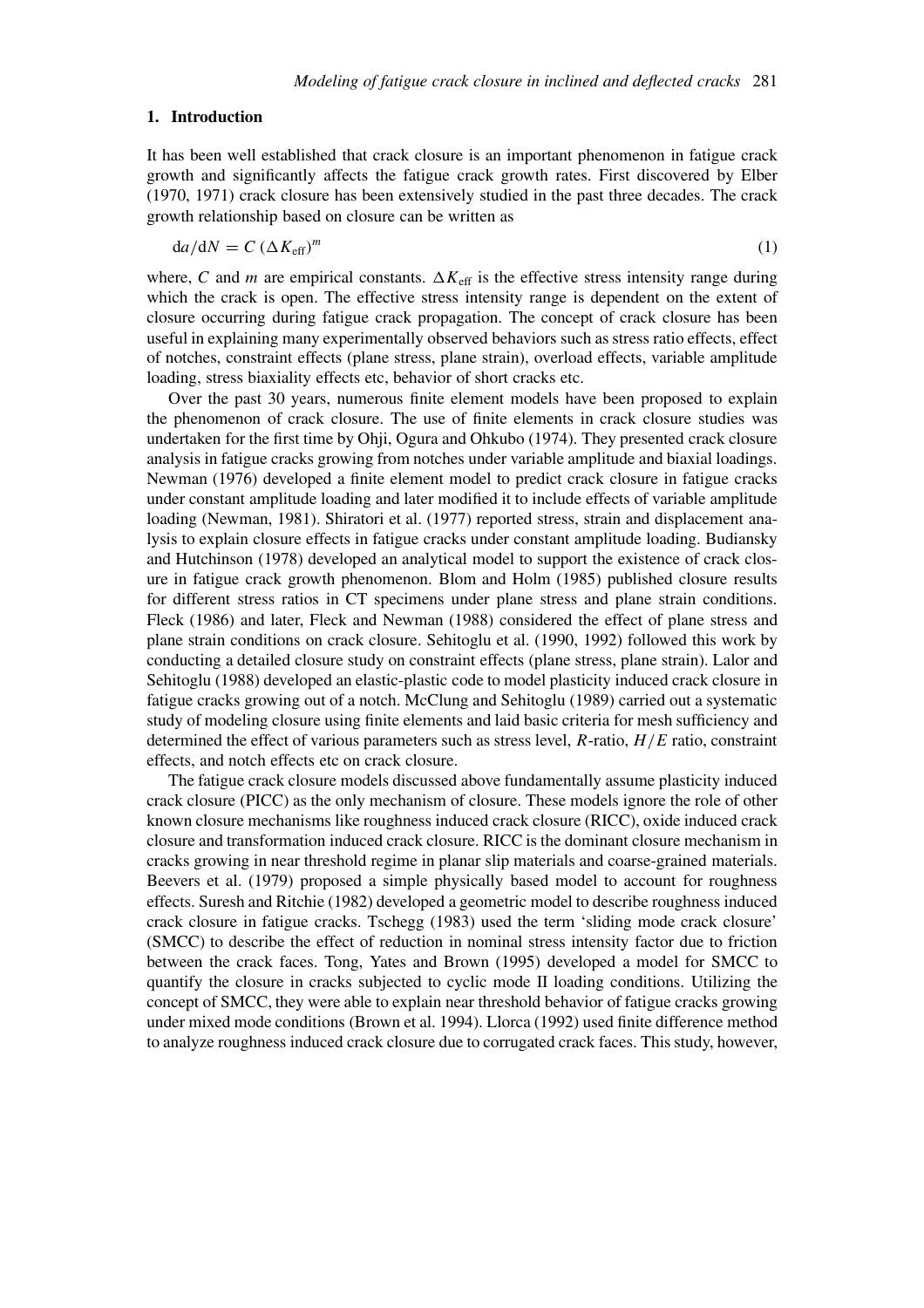

DIRECT STRESS FATIGUE CRACK GROWTH. *Figure 1.* Stage I and stage II fatigue crack growth (Forsyth, 1963).

did not consider the effect of friction between the crack faces or the effect of plasticity induced crack closure on fatigue crack behavior. Sehitoglu and Garcia (1995) proposed a model predicting and quantifying roughness induced crack closure. Sehitoglu, Gall and Kadioglu (1996) investigated closure occurring in micro structurally small cracks within a grain using crystal plasticity theory. Friction has also been modeled at macroscopic level in case of partially or completely closed cracks. Comninou and Dundurs (1979) developed an analytical model for stick-slip behavior of partially closed cracks. Mendelsohn and Wang (1988) examined the effect of frictional coefficient on mode II behavior of finite length cracks subjected to remote compression and pure shear.

Much of the research done in the past on fatigue crack closure has been limited to planar crack fronts. However, in practice, a fatigue crack is likely to deviate from its original path and propagate as a non-planar crack. It is known that fatigue cracks growth process occurs in two distinct stages designated as stage I and stage II. Stage I refers to growth of slip band cracks formed along the extruded slip bands. These slip band cracks propagate along planes of maximum shear under combined mode I and mode II conditions, but, actively growing cracks are seen only after the slip band cracks turn from maximum shear stress direction towards maximum tensile stress direction and essentially start growing in mode I (Forsyth, 1963) (see Figure 1). Crack growth along the maximum tensile stress direction is referred to as stage II fracture which is characterized by formation of striations.

In the literature reviewed so far, almost all results were reported for pure mode I conditions, except for the work of Nakagaki and Atluri (1980) and to some extent the research of McClung and Sehitoglu (1989). Nakagaki and Atluri (1980) were probably the first to publish elasticplastic finite element analysis of fatigue cracks under mixed mode loading conditions. They used singular element to capture crack tip singularity and considered both constant amplitude and variable amplitude loading for mode I and only constant amplitude loading for mode II .They were able to report the crack acceleration and retardation effects under general spectrum loading using crack closure. Recently, Parry et al. (2000) reported a finite element model for a continuously deflecting fatigue crack with local mixed mode behavior. However, their work focuses on the combined effects of PICC and RICC only on mode I opening levels. Limited attention was placed on mode II effects. The recent work of Wei and James (2002) reported a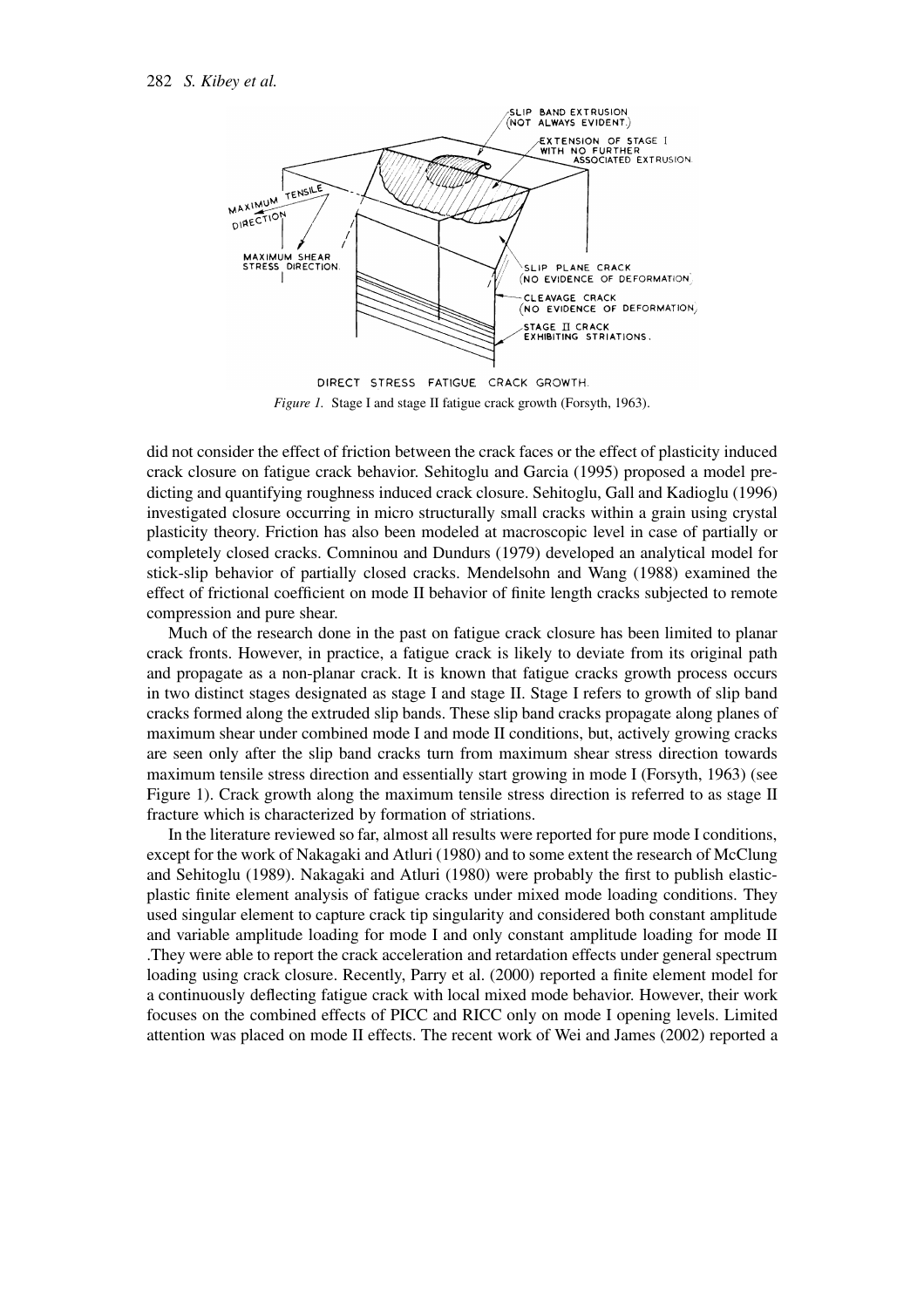

*Figure 2.* (a) Slanted crack (b) Deflected crack.

finite element model of PICC in inclined and kinked cracks. They reported the effects of crack deflection, crack orientation and friction between crack faces on mode I crack opening levels, but, overlooked the role of crack closure in mode II.

A few analytical models for mixed-mode crack closure are also available. Alwar and Thiagarajan (1986) examined the effect of closure on crack initiation direction in case of angled cracks. Qian and Fatemi (1996) have summarized the experimental, analytical and numerical efforts in modeling mixed-mode crack closure.

The present research is a step further in finite element modeling of closure in slanted and deflected fatigue cracks. The finite element model is capable of incorporating the role of plasticity, contact interaction of the crack faces, frictional effects and crack path deflection on crack closure. This research addresses some of the issues involved in modeling crack closure in non-planar fatigue cracks which will be geometrically similar to the crack depicted in Figure 2.

### **2. Purpose and scope of this research**

This paper presents a 2-D elastic-plastic finite element model to analyze fatigue crack closure in cracks which deviate from their original path. The phenomenon of closure in such cracks will involve not only plasticity induced crack closure mechanism but also the relative sliding between the crack faces and the frictional effects arising out of such relative sliding. Thus, it becomes essential to incorporate the effect of both plasticity and frictional nonlinearities on closure behavior of a fatigue crack. Fatigue cracks, in general, can start growing in a particular direction and then deflect to grow in a different direction. Such cracks have been termed as 'deflected cracks' in this research. It is also possible that some fatigue cracks may grow at an angle relative to the remote load. The term 'slanted cracks' or 'inclined cracks' will be used to describe these cracks. Figure 2 illustrates a slanted and a deflected crack which are subjected to mode I remote loading but exhibit local mixed-mode behavior.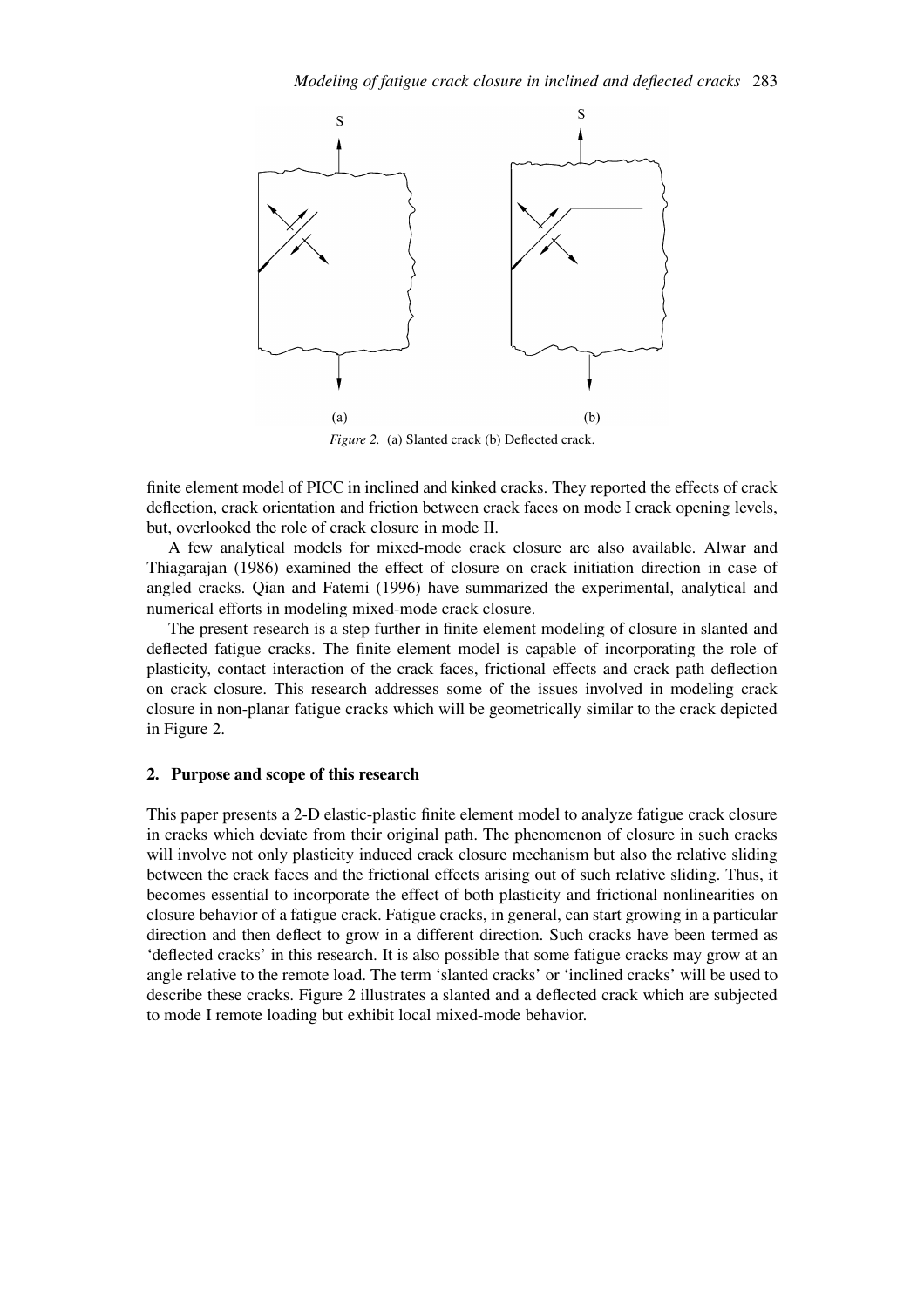#### 284 *S. Kibey et al.*

The extent of closure occurring in fatigue cracks can be quantified with  $\Delta K_{eff}$  and the dependence of  $\Delta K_{eff}$  on various parameters can be expressed as:

$$
\Delta K_{\text{eff}} = f\left(\frac{S_{\text{max}}}{\sigma_0}, R, \frac{H}{E}, \frac{\sigma}{\sigma_H}, \mu, a, \text{Geometry, Microsoftucture, constraint}\right)
$$
 (2)

In this study, we investigate the effect of applied stress  $S_{max}/\sigma_0$  on the closure behavior of both slanted and deflected fatigue cracks. The term geometry in equation (2) implies both geometry of the specimen (SENT, CT etc.) and the geometry of the crack (crack orientation and crack path). Here, we specifically address the latter i.e. the effect of crack orientation and crack path on crack closure. This is achieved by investigating the crack closure behavior of slanted and deflected cracks with certain predetermined orientations. The *R*-ratio effect is investigated by considering two different *R* ratios:  $R = 0$  and  $R = -1$ . Further, effect of friction on crack closure is incorporated in the analysis by accounting for friction between the crack faces in the finite element model.

#### **3. Limitations of available finite element models**

Since the pioneering work of Ohji, Ogura and Ohkubo (1974) and Newman (1976) in modeling crack closure using finite elements, a wide variety of two and three dimensional finite element models involving different crack configurations and element types have been reported by researchers. Ohji et al. (1974), Newman (1976), Fleck and Newman (1988) and several other researchers used triangular elements in both plane stress and plane strain. Nakagaki and Atluri (1979, 1980) used singular elements to capture HRR singularity at the crack tip. Chermahini et al. (1988) developed a threedimensional elastic-plastic finite element model using 8 node hexahedron elements. Lalor and Sehitoglu (1988), McClung and Sehitoglu (1989) and later Sehitoglu and Sun (1990, 1992) used 4 node isoparametric elements in their finite element models. The work of McClung and Sehitoglu (1989) was the first to critically examine issues of mesh design, mesh refinement and crack advancing scheme employed in such finite element models. They laid down several criteria of mesh sufficiency and crack advancing scheme to obtain reliable finite element results. Recently, Solanki et al. (2003) have examined mesh refinement effects in modeling PICC using finite elements. Their recommendations are in agreement with those of McClung and Sehitoglu (1989).

It should be noted that bulk of the finite element work in modeling crack closure has been performed on straight cracks using symmetry conditions to reduce the model size and to overcome difficulty in modeling crack face contact. Spring elements were used by most researchers [e.g. Newman (1976), Fleck and Newman (1988), McClung and Sehitoglu (1989)] to model crack closure. Spring stiffness was set to a very high value when the COD reduced to zero and when the stress state behind the crack changed from compressive to tensile, the stiffness was set to zero to allow the crack to open. Thus, rigid contact was modeled between the crack faces using spring elements. Since, these elasticplastic finite element models assumed crack plane symmetry they cannot be extended to model crack deflection and therefore, the closure resulting from it.

Limited attempts have been made to model contact interaction between the crack faces during closure without using symmetry. Parry et al. (2000) modeled PICC and RICC in continuously deflecting cracks, but, they followed the work of Newman (1976) to model contact using spring elements (rigid contact). Further, they did not consider the effect of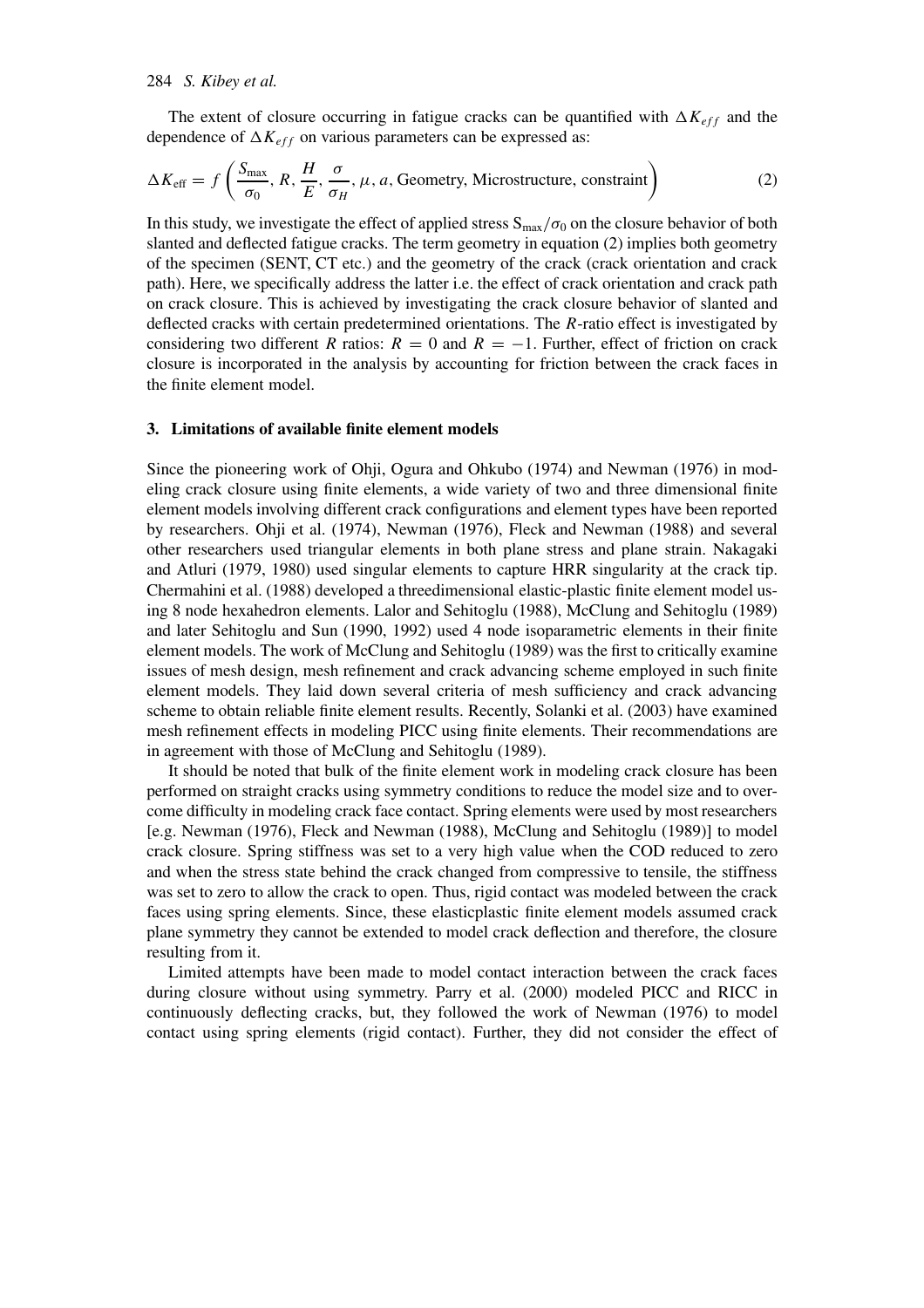

*Figure 3.* (a) Geometry 1: slanted crack (b) Geometry 2: crack deflection after stabilization (c) Geometry 3: crack deflection before stabilization. *(*L∗ denotes the 'stabilization' crack length).

friction during contact of crack surfaces. Wei and James (2002) used contact capability in commercially available software ANSYS to model PICC in inclined and kinked cracks. Their analysis, however, does not consider the mode II behavior in inclined and kinked cracks. The finite element model used in this research overcomes the limitations of the models described above and presents a more versatile approach to modeling PICC in fatigue cracks.

### **4. Finite element model**

A two dimensional elastic-plastic finite element model has been developed using commercial code ABAQUS (2000) with provision to grow a slanted or deflected crack in the specimen. The material is modeled to follow a bilinear stress-strain relationship. It exhibits linear elasticity below its initial yield strength  $\sigma_0 = 480$  MPa. The Young's modulus is assumed to be  $E = 200$  GPa and Poisson's ratio is assumed to be  $v = 0.30$ . The material follows a Mises yield criterion with linear kinematic hardening to capture Bauschinger effect associated with reversed yielding. The hardening modulus *H* is assumed to be constant, equal to 0*.*01*E*, which is typical of low hardening steels and several aluminum alloys. Plane stress conditions have been assumed.

Before describing the details of mesh development, crack advance scheme, mesh refinement and contact modeling, we outline the specimen geometries investigated in this research. As mentioned before, an important objective of this research is to examine the effect of crack orientation and crack path on plasticity induced crack closure. To this end, following specimen geometries were considered:

- a. Geometry 1: A SENT specimen with an initial edge crack inclined at an angle of 45◦ to the direction of applied loading in mode I. The fatigue crack is allowed to propagate along the 45◦ direction without deviating from its path. This geometry facilitates determination of stable opening levels for a fatigue crack oriented at 45◦ (Figure 3a).
- b. Geometry 2: A SENT specimen with an edge crack inclined at an angle of 45◦ to the direction of applied loading which is initially allowed to propagate in the 45◦ direction long enough to attain stable opening levels and subsequently allowed to deflect and grow perpendicular to the mode I loading (Figure 3b). In other words, geometry 2 depicts the case of crack 'deflection after stabilization'. The length of the slanted part of the crack exceed the minimum required crack length to attain stabilization (denoted by *L*∗).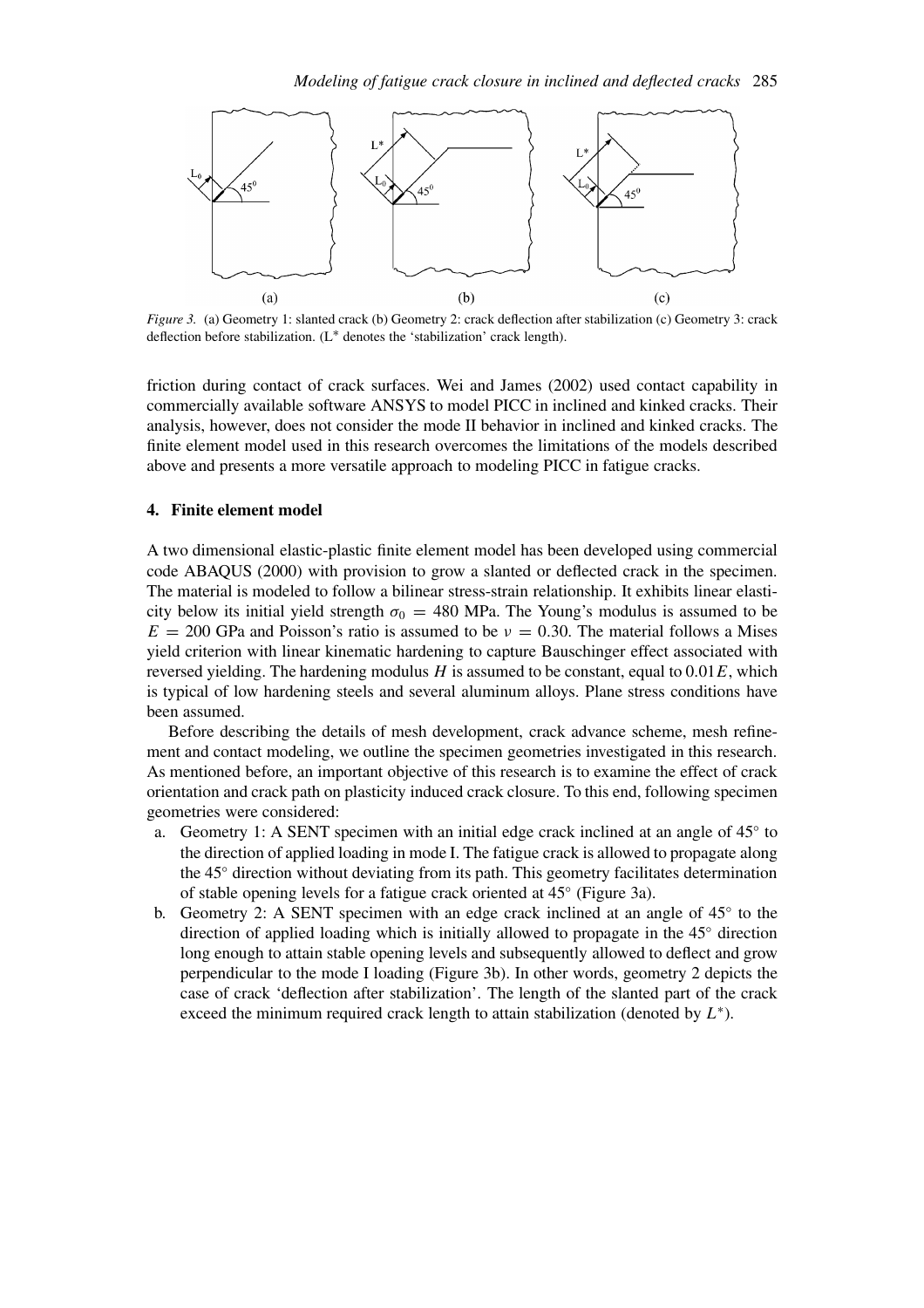

*Figure 4.* Typical finite element mesh for the SENT specimen with an angled crack.  $H = 70$  mm,  $W = 50$  mm.

c. Geometry 3: A SENT specimen with an edge crack inclined at an angle of 45◦ to the direction of applied loading which is initially allowed to propagate in the 45◦ direction. However, the crack is allowed to deflect and grow perpendicular to the applied loading before stable opening levels are attained (Figure 3c). This then is the case of 'deflection before stabilization'. In this case, the length of the slanted part of the crack is less than L∗.

While geometry 1 helps to determine the effect of crack orientation on mode I and mode II opening levels, geometries 2 and 3 provide insight into the effect of crack path on crack opening levels.

### **5. Finite element mesh**

Figure 4 shows a representative mesh for the SENT specimen with an initial angled crack. The specimen dimensions were  $H = 70$ ,  $W = 50$  and initial crack length,  $L_0 = 0.2828$ . Figures 5, 6 and 7 shows the near tip finite element meshes for the three crack geometries described in the previous section. Four node isoparametric elements (Q4) were used to descritize the geometries. The use of Q4 elements permits linear stress and strain distributions in the finite element model. The mesh was particularly refined in the region surrounding the fatigue crack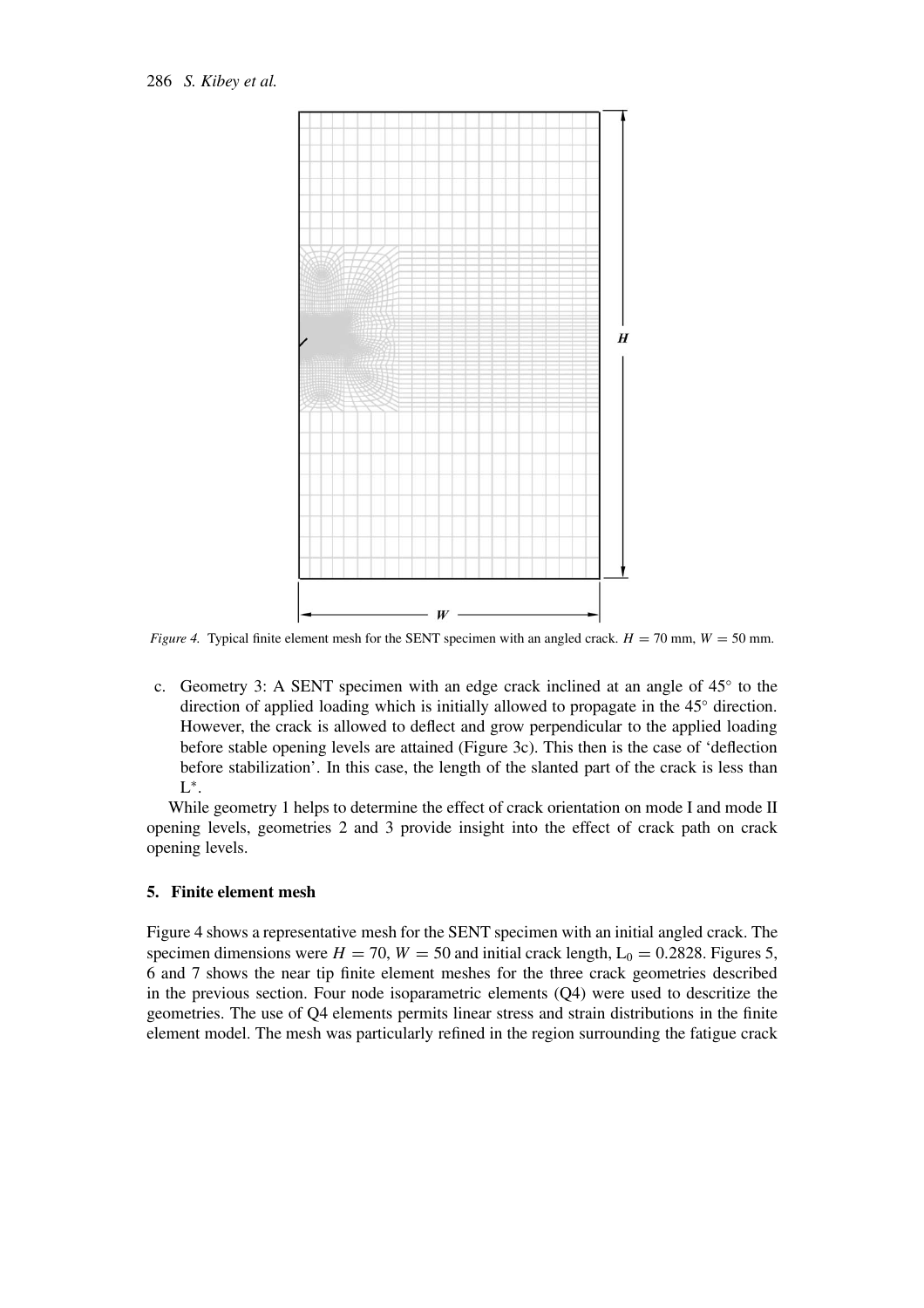

*Figure 5.* Near tip finite element mesh for geometry 1 (slanted crack, no deflection).



*Figure 6.* Near tip finite element mesh for geometry 2 (Deflection after stabilization).

to capture near tip plastic deformations. Note that symmetry does not exist in any of the three geometries and consequently, entire specimen needs to be discretized in each case. In order to obtain reliable finite element results, it is essential that the FE mesh should be able to capture both forward and reversed plastic zones, since reversed plasticity plays a crucial role in the crack closure phenomenon. According to McClung and Sehitoglu (1989), the mesh sufficiency criteria are given by:

$$
\frac{\Delta a}{r_p} \leqslant 0.1 \quad \text{for} \quad R = 0
$$
\n
$$
\frac{\Delta a}{r_p} \leqslant 0.15 \quad \text{for} \quad R = -1
$$
\n(3)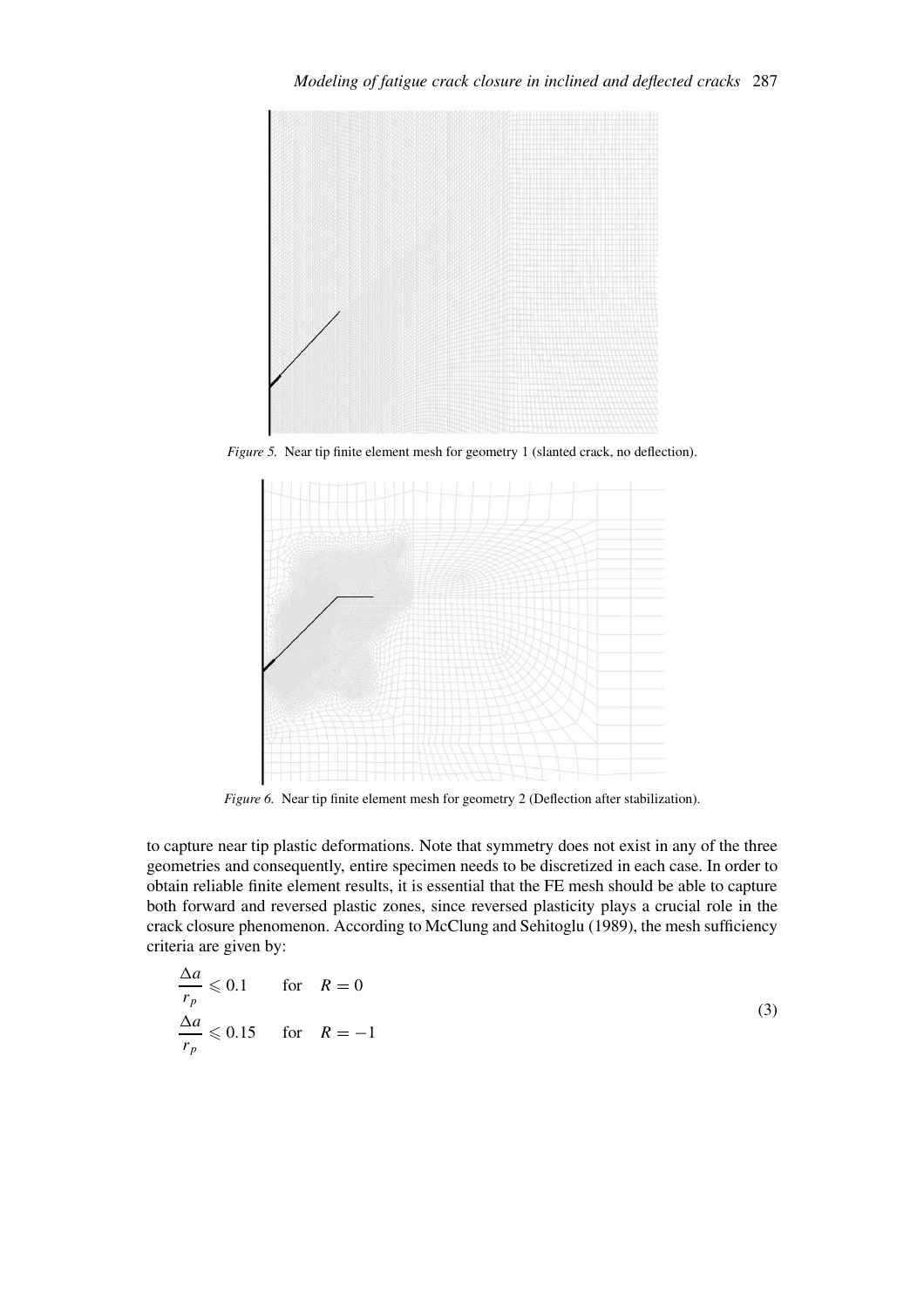

*Figure 7.* Near tip finite element mesh for geometry 3 (Deflection before stabilization).

All the finite element meshes employed in this research satisfy the above mesh sufficiency criteria. Typical size of an element (and hence the crack growth increment per cycle) along the crack line corresponds to  $a/W = 0.0014$ . The number of elements in such a mesh varied from 30000 to 50000 depending on the crack geometry.

In addition to correct modeling of plastic deformations, it is essential to model the contact interactions between the crack faces as the fatigue crack propagates. Surfacebased contact elements available in ABAQUS (2000) have been used to define the crack faces as deformable contacting surfaces. Small sliding has been allowed to capture the relative motion between the crack faces when they are in contact. It should be noted that an acceptable degree of mesh refinement is required along the contacting faces to model the contact mechanics correctly. As no quantitative criteria are currently available to determine mesh sufficiency for contact modeling, the authors conducted several simulations to verify the contact model and validate the meshes employed in fatigue simulations. Consequently, the mesh sizes mentioned earlier meet mesh sufficiency requirements with regard to plasticity as well as contact mechanics.

#### **6. Crack advance scheme**

Several crack tip node release schemes have been suggested in the finite element modeling of crack closure. Newman (1976), Fleck and Newman (1986), Blom and Holm (1986) and Chermahini et al. (1988) released the crack tip node at maximum load and allowed for the redistribution of the loads before beginning the unloading of the specimen. Ohji (1977) and Nakamura et al. (1983) released the crack tip node at minimum load in the fatigue cycle. Nakagaki and Atluri (1979, 1980) found that crack opening and closure levels were sensitive to the load at which crack extension was carried out. In their research, they calibrated the crack extension load in a cycle such that the computed opening levels were in good agreement with the experimental values. Lalor and Sehitoglu (1986) released the crack tip node immediately after the maximum load during the first increment of unloading. McClung and Sehitoglu (1989) investigated the effect of all the above schemes and concluded that all of them gave similar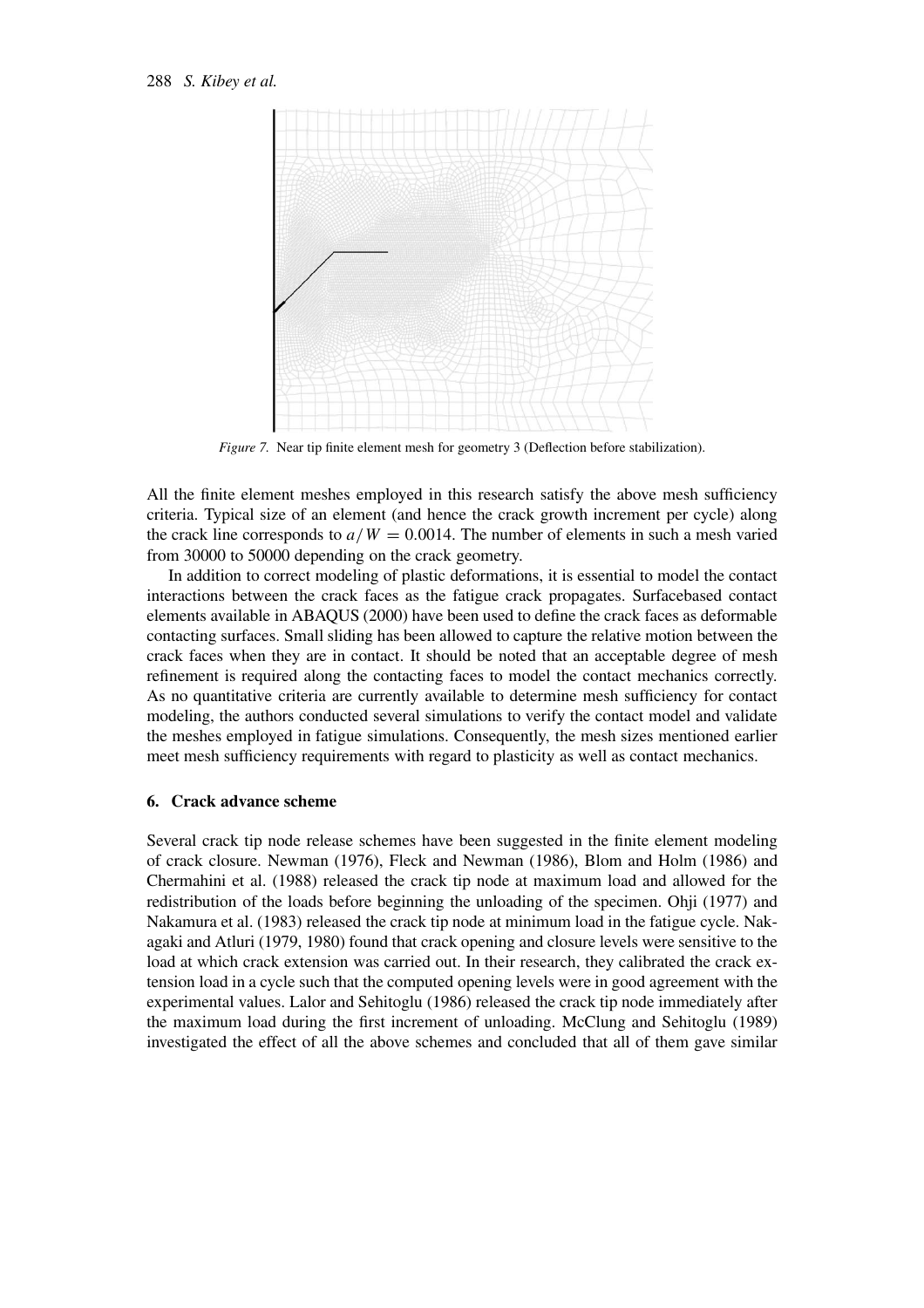

Contact pressure  $p_c$ *Figure 8.* Coulomb's friction model.

results. They further pointed out that release of crack tip node immediately after maximum load gave the most consistent results. Hence, in this research, crack tip node has been released immediately after the maximum load during the first increment of unloading. In almost all simulations, the crack has been extended by one element size in each fatigue cycle. In some simulations, three to five nodes were released immediately after the maximum load to reduce computational time. It is believed that this scheme did not affect the crack opening levels significantly since the mesh was sufficiently fine. Note that the closure behavior of the first node behind the crack tip has been found to be anomalous. Since, crack tip node is released immediately after the maximum load, during unloading this node closes significantly prior to the point at which rest of the crack starts closing. Hence, it is essential to carefully define the crack opening and closure levels to obtain meaningful and error free results. The definitions for opening levels used in this research are summarized in a later section.

### **7. Friction model**

The friction between the contacting crack surfaces is modeled using simple Coulomb's friction model which can be summarized as

 $\tau < \mu p_c$  sticking condition

 $\tau = \mu p_c$  slipping condition (4)

Two different values of coefficient of friction were used:  $\mu = 0.1$  and 0.4. Figure 8 illustrates the Coulomb's friction model. When the specimen is subjected to remote cyclic loading the crack faces undergo complex contact giving rise to contact pressure and tangential stresses. These stresses, in turn, cause continuous relative sliding or stickslip motion as dictated by the Coulomb's model. A careful analysis of stick-slip motion of the fatigue crack faces gives valuable insight into the mode II behavior of the crack faces. Utilizing Coulomb's friction model in the present study also serves to determine the effect of friction on crack opening levels.

#### **8. Crack opening levels**

It is essential to carefully define crack opening levels in mode I and mode II to describe crack closure behavior in slanted and deflected cracks. Most finite element models reported in the past have used the stress at the first node behind crack tip to assess crack opening behavior.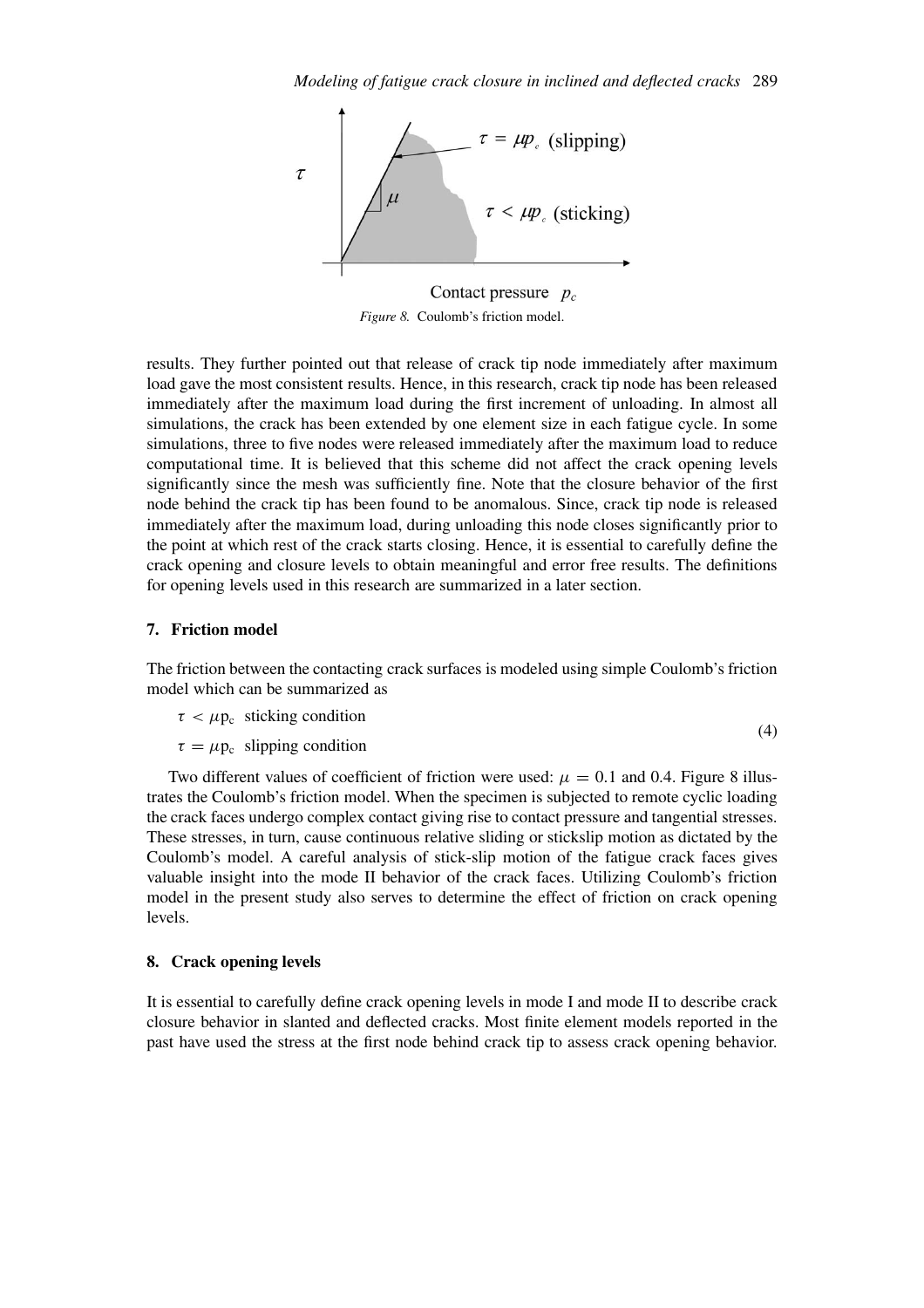

*Figure 9.* Coordinate system for determining crack flank displacements (based on Smith and Smith, 1988).



*Figure 10.* Fatigue crack with partial slip (based on Smith and Smith, 1988).

These include the works of Newman (1976), Ohji and Ogura (1977), Blom and Holm (1985) Fleck (1986), Fleck and Newman (1988), Lalor and Sehitoglu (1988), McClung and Sehitoglu (1989), and Solaki et al. (2003). Some other definitions have also been used: Wu and Ellyin (1996) used the crack tip stress to define crack opening values in mode I by assuming the crack to be fully open when the crack tip stress changes from compressive to tensile. Roychowdhury and Dodds (2003) used the second node behind the crack tip to determine the mode I opening levels. In a recent work, Solanki et al. (2003) monitored the contact stress distribution along the contacting crack faces at minimum load to assess crack opening values. This method however, relies on superposition principle and cannot be valid for large stress levels. Here, we follow the definition which has been employed in most of the previous FE models and define the Mode I crack opening level as the remote stress (denoted by 'S') in a loading cycle at which the normal stress at the first node behind the crack tip changes from compressive to tensile. In the current research, since symmetry has not been employed and both crack faces have been modeled as deformable contact surfaces, it is expected that crack opening displacements in mode I will just change from zero to a positive value (i.e. the crack will be fully open) when the normal stress at the first node behind the crack tip becomes tensile. The elastic-plastic finite element simulations conducted in this study confirm this observation.

The definition of mode II crack opening levels is based on the approach adopted by Smith and Smith (1988). An alternative approach can be based on the concept of sliding mode crack closure (SMCC) first proposed by Tschegg (1983) to explain the reduction in stress intensity at the crack tip of a crack under mode II loading. The concept of SMCC was subsequently used by Brown et al. (1994, 1995) to explain the mode II closure behavior of fatigue cracks. Although, the concept of SMCC is attractive, it is not the most suitable approach for this study. Instead, the concept of 'partial slip' and 'complete slip' put forward by Smith and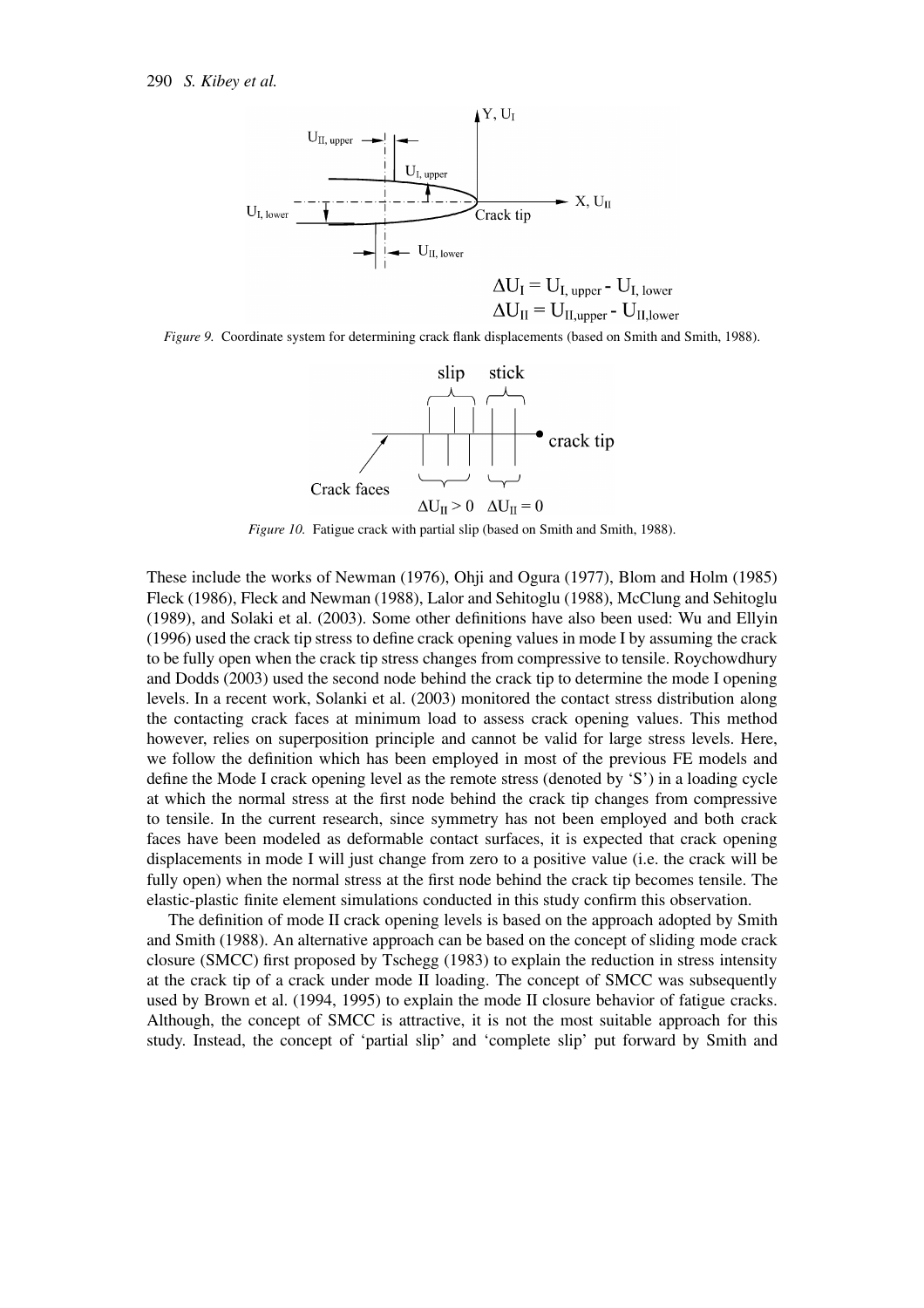

*Figure 11.* Fully slipped fatigue crack (based on Smith and Smith, 1988).



 $(a)$  $(b)$ *Figure 12.* (a) Forward slip (b) Reversed slip (based on Smith and Smith, 1988).

Smith (1988) has been used to describe the crack face interaction in mode II. Figure 9 shows the coordinate system used to determine the crack flank displacements.

Following terms will be used to describe mode II behavior:

- 1. A crack is said to be 'slipped' at any point along the crack flank, if the mode II displacements are nonzero  $(\Delta U_{II} \neq 0)$ . If the slip has not reached the crack tip then the crack is said to be 'partially slipped' (Figure 10). The crack is said to be 'fully slipped' if the mode II displacements have reached the crack tip as well causing the entire crack to be in slip (Figure 11).
- 2. If the slip is positive  $(\Delta U_{II} > 0)$  and occurs during loading portion of the cycle, then the crack is said to be in 'forward slip' (Figure 12a).
- 3. If the slip is negative  $(\Delta U_{II} < 0)$  and occurs during unloading portion of the cycle, then the crack is said to be in 'reversed slip' (Figure 12b).
- 4. If the slip is zero  $(\Delta U_{II} = 0)$  at all nodes, the crack is said to be 'completely sticking' or simply 'sticking'.
- 5. The mode II crack opening level is defined as the remote load (denoted by 'S') in the loading portion of the cycle, at which the crack is 'fully slipped'. It should be noted that this slip will be forward slip as per the definition given above. Thus, mode II crack opening level is point of initiation of complete forward slip along the crack flanks.

### **9. Crack face interaction in a fatigue cycle**

Before discussing the results of the finite element simulations, it is pertinent to discuss the important events related to crack closure occurring in a fatigue cycle. Figure 13 shows a schematic of a fatigue cycle. At point A, the crack is subjected to maximum load and experiences maximum crack opening displacement. As the specimen is unloaded, during the first increment of unloading crack tip advances by one or more elements and crack extension is allowed to occur. With further unloading, crack opening displacements gradually reduce,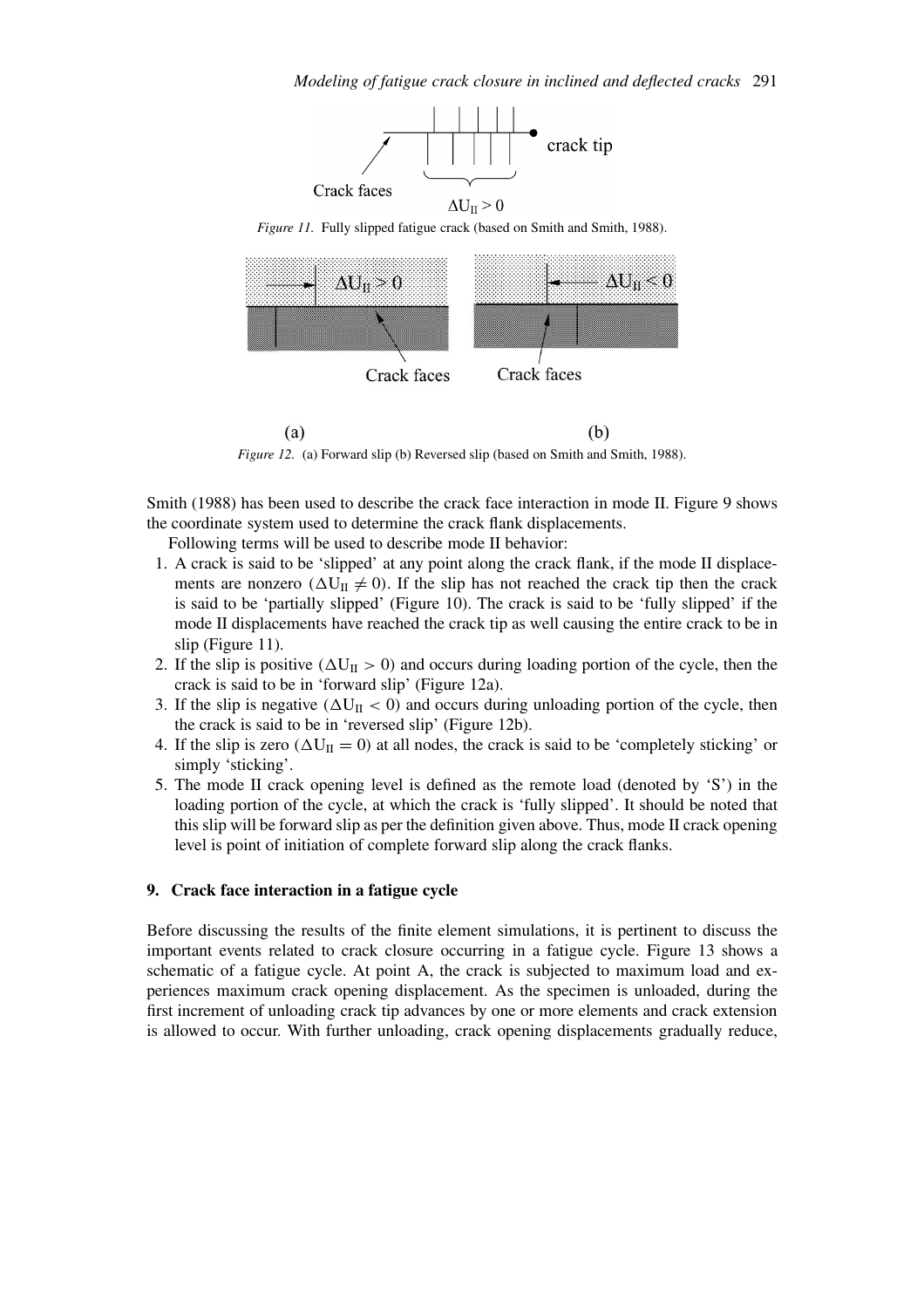

*Figure 13.* Case I: Crack face interaction in a fatigue cycle -crack slips in mode II before opening in mode I.



*Figure 14.* Case II: Crack face interaction in a fatigue cycle – crack faces open in mode I before shear offset in Mode II occurs.

until second (as well as first) node behind the crack tip closes. This event marks the beginning of crack closure and is denoted as B in Figure 13. The applied load at B is the crack closure level denoted by  $S_{cl}$ . As the specimen is further unloaded, the crack gradually starts to close. With increasing compressive load the crack faces undergo 'reversed slip' i.e. the upper crack faces slides to the left relative to the lower crack face  $(\Delta U_{II} < 0)$ . At minimum load (point C) in the cycle, the crack faces experience maximum reversed slip.

When is load is increased from minimum, a state of complete stick  $(\Delta U_{II} = 0)$  is observed till load corresponding to point D is reached. The load range between D to E represents a state of partial slip where slip exits over a part of the crack flanks and has not reached the crack tip yet. Point E represents the load at which slip reaches the crack tip for the first time and complete slip initiates. This load is defined as the mode II opening level in the fatigue cycle.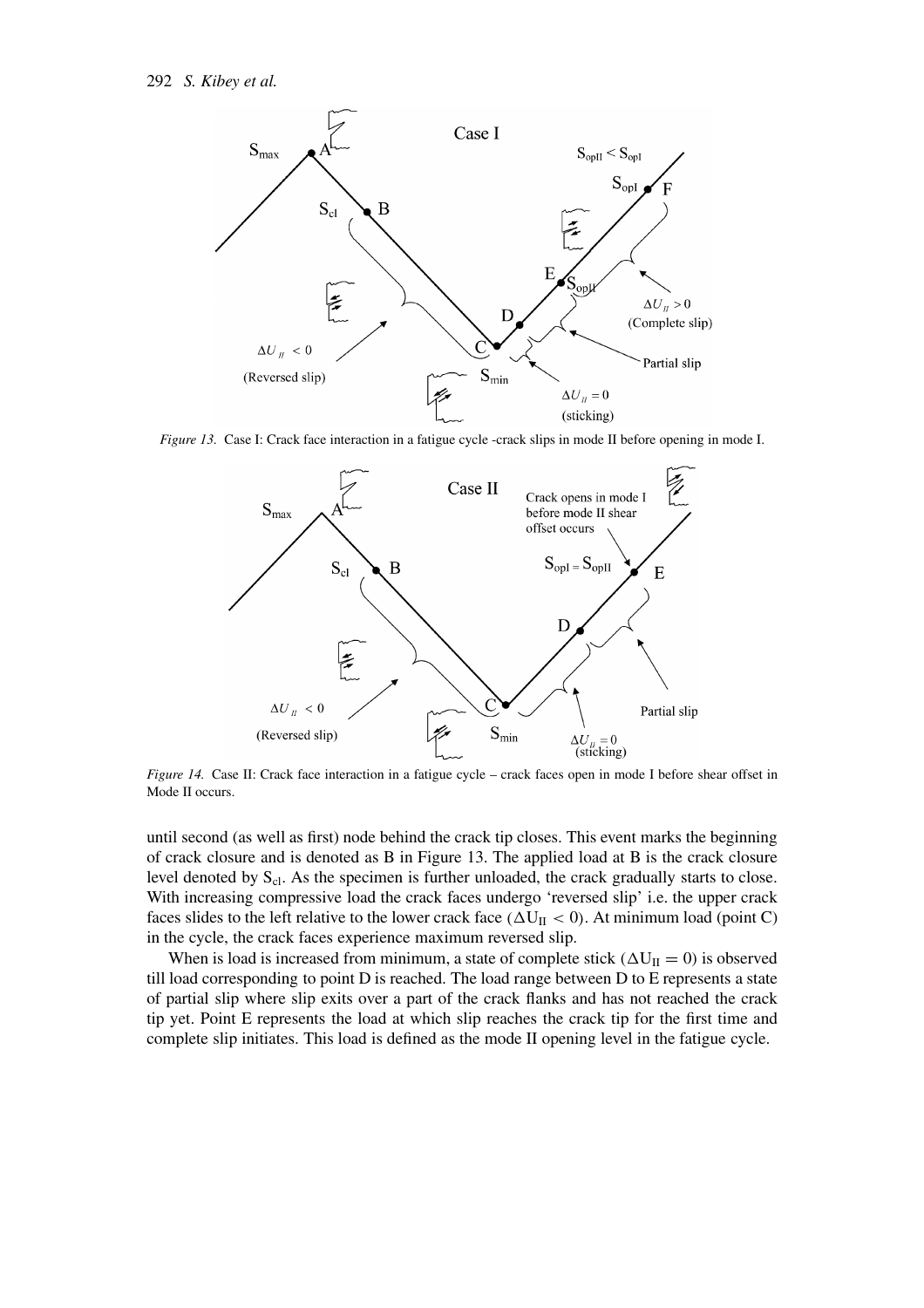

*Figure 15.* Normalized mode I opening levels for a 45<sup>°</sup> slanted fatigue crack for two *R* ratios, Plane stress.

From point E onwards, the crack starts to open in mode I and point F denotes the load at which compressive stresses behind the crack tip change to tensile and the complete crack opens in mode I. This load is defined as mode I crack opening level. It should be noted that Figure 13 depicts the case of 'slip before opening in mode I' i.e. slip propagates to the crack tip before the crack opens completely in mode I. Figure 14 shows the situation in which the crack completely opens in mode I before the crack faces experience mode II shear offset (equivalent to 'positive slip'). This is the case of 'opening in mode I before mode II shear offset'. In this case, mode II opening level is equal to the mode I opening level. Both these cases have been observed in the crack geometries investigated in this research.

#### **10. Finite element results**

In the following sections, the results for crack opening behavior based on various finite element analyses have been presented. The effect of following parameters on stable crack opening levels are considered: applied stress level  $S_{\text{max}}/\sigma_0$ , load ratio *R*, crack orientation relative to the applied loading *θ*, crack path deflection and friction between crack faces. Mode I and mode II crack opening levels for SENT specimens with edge cracks subjected to constant amplitude fatigue loading are examined.

### **11. Effect of applied stress level and** *R* **ratio on crack opening levels**

To examine the effect of maximum stress on mode I and mode II opening levels, a SENT specimen with an edge crack oriented at  $\theta = 45^\circ$  relative to load direction (geometry 1) was subjected to constant amplitude fatigue loading with four different stress levels  $S_{\text{max}}/\sigma_0$ : 0.6, 0.7, 0.8, and 0.9. The dependence of opening levels on *R* ratio was examined by considering two different values of *R*: 0 and −1. Figure 15 and Figure 16 show the mode I and mode II crack opening levels respectively, normalized by maximum applied stress in the cycle, as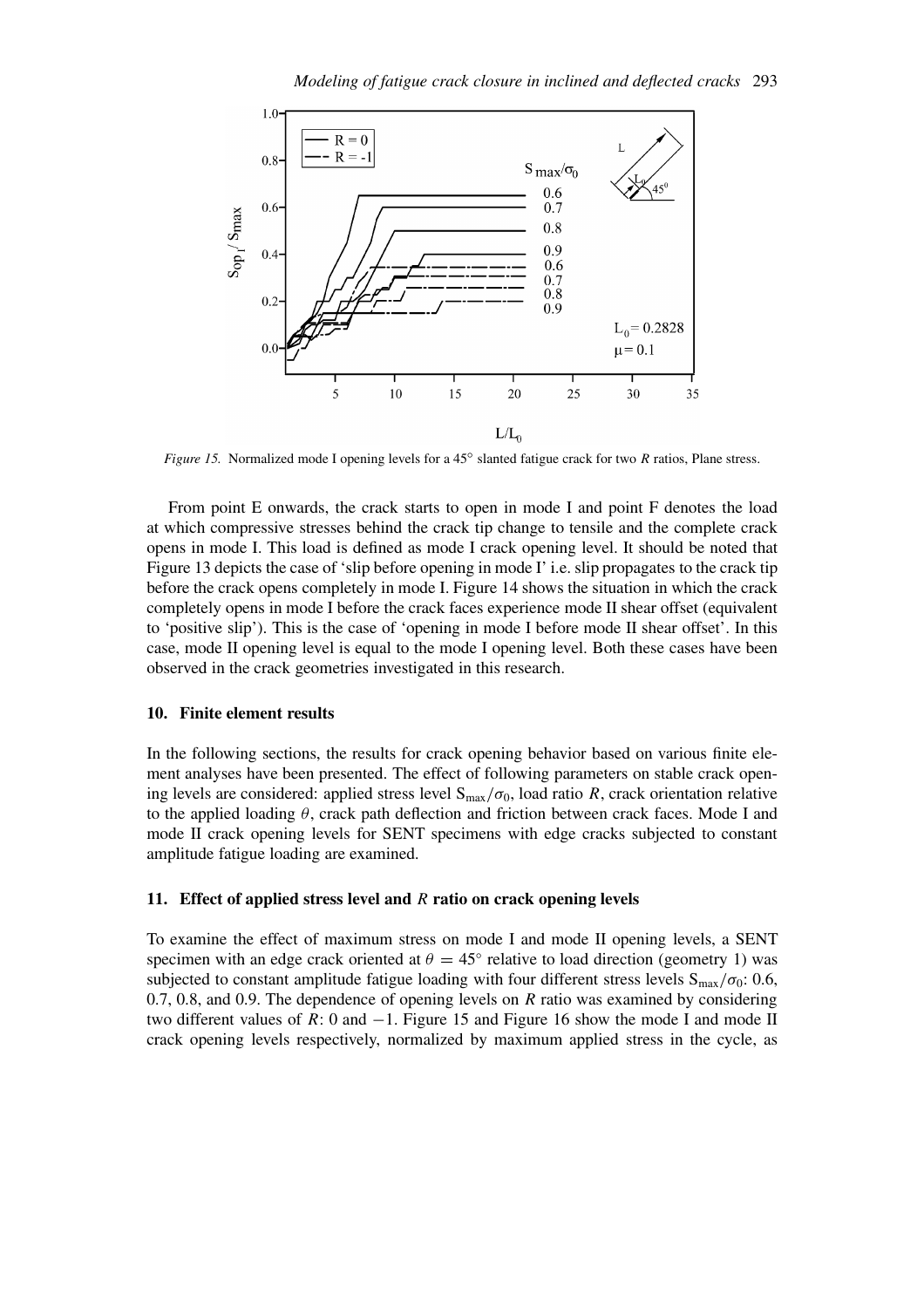

*Figure 16.* Normalized mode II opening levels for a 45<sup>°</sup> slanted fatigue crack. For *R* = 0, mode II opening level coincides with mode I opening level (Case II). For  $R = -1$ , mode II opening occurs before mode I opening (Case I).



distance behind crack tip (mm)

*Figure 17.* Normalized contact pressure distribution at minimum load in a 45<sup>°</sup> slanted crack. Pressure distribution at minimum load (and hence resistance to slip) is almost equal for maximum stress levels: 0.6 and 0.8.

a function of normalized crack length. Consider first the mode I opening levels shown in Figure 15. We note that normalized opening stress significantly decrease with increasing maximum stress for both  $R = 0$  and  $R = -1$ . This trend in the stable opening levels has been seen in all numerical and analytical models available in literature. These include the early efforts of Shiratori et al. (1977), Fuhring and Seeger (1979) and Budiansky and Hutchinson (1978). The later works of Newman (1981, 1984), Sehitoglu (1985), Ibrahim et al. (1986), Lalor and Sehitoglu (1986) and McClung and Sehitoglu (1989) confirmed this phenomenon. It should be noted that such dependence of stable opening levels on maximum stress is not obvious. Higher applied stress implies higher inelastic deformation in the wake of the crack and should then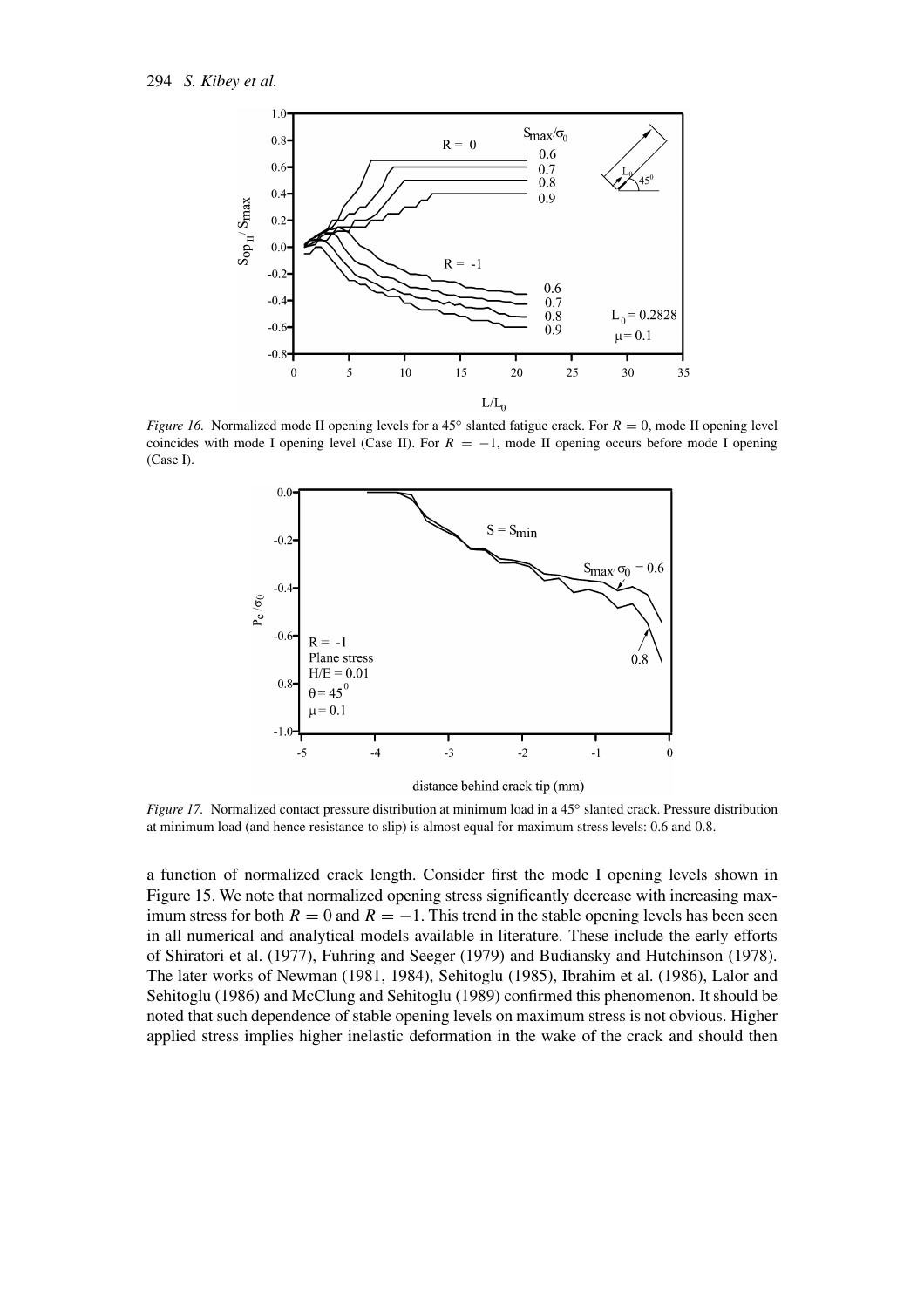

*Figure 18.* Shear stress distribution along the contacting crack flanks of a 45<sup>°</sup> slanted crack plotted at remote stress corresponding to mode II opening level (complete slip) for  $S_{\text{max}}/\sigma_0 = 0.6$  and 0.8. Although the shear stress distributions are almost identical, the normalized remote stress values,  $S/S<sub>max</sub>$ , producing these distributions are significantly different (−0*.*35 and −0*.*48).

result in increased closure- an argument not supported by the results. McClung and Sehitoglu (1989) explained this apparent anomaly by comparing the crack opening displacements of the fatigue crack with that of a 'stationary' crack of the same length subjected to the same maximum stress. This comparison gives a first estimate of residual deformation. The fatigue crack opening is seen as a competition between residual deformation and the 'ideal' crack opening displacement at maximum load. Using this argument, McClung and Sehitoglu (1989) were able to clarify this apparently anomalous behavior. Figure 15 reflects a trend consistent with the above explanation.

Figure 16 shows the mode II opening levels for a 45◦ slanted crack. First, note a strong dependence of mode II opening levels on the load ratio *R*. Mode II opening levels continuously increase for  $R = 0$  until steady state is attained. On the other hand, for  $R = -1$ , the mode II opening levels initially increase for small crack lengths, reach a maximum and then, continuously drop before stabilizing. This difference in the nature of the curves for the two load ratios can be explained by a careful examination of the crack face interaction as the crack propagates. For  $R = 0$ , the crack faces open in mode I before slip reaches the crack tip at any given length of the fatigue crack. This situation is shown in Figure 14 (Case II). The applied mode I load is able to overcome the residual plasticity and open the crack in mode I before the slip state can change from partial slip to complete slip. The crack faces experience shear offset in mode II after mode I opening occurs. This 'opening before shear offset' phenomenon implies that mode II opening level are equal to mode I opening level values for a given crack length. Hence, the mode II opening level curves for  $R = 0$  in Figure 16 are identical to the mode I opening level curves in Figure 15. However, mode I and mode II opening level curves are not identical for  $R = -1$ . This can be explained as follows: during first few cycles, the crack face interaction for  $R = -1$  is as depicted in Figure 14, where crack opens in mode I before slip reaches the crack tip. This is the case of 'opening before shear offset' during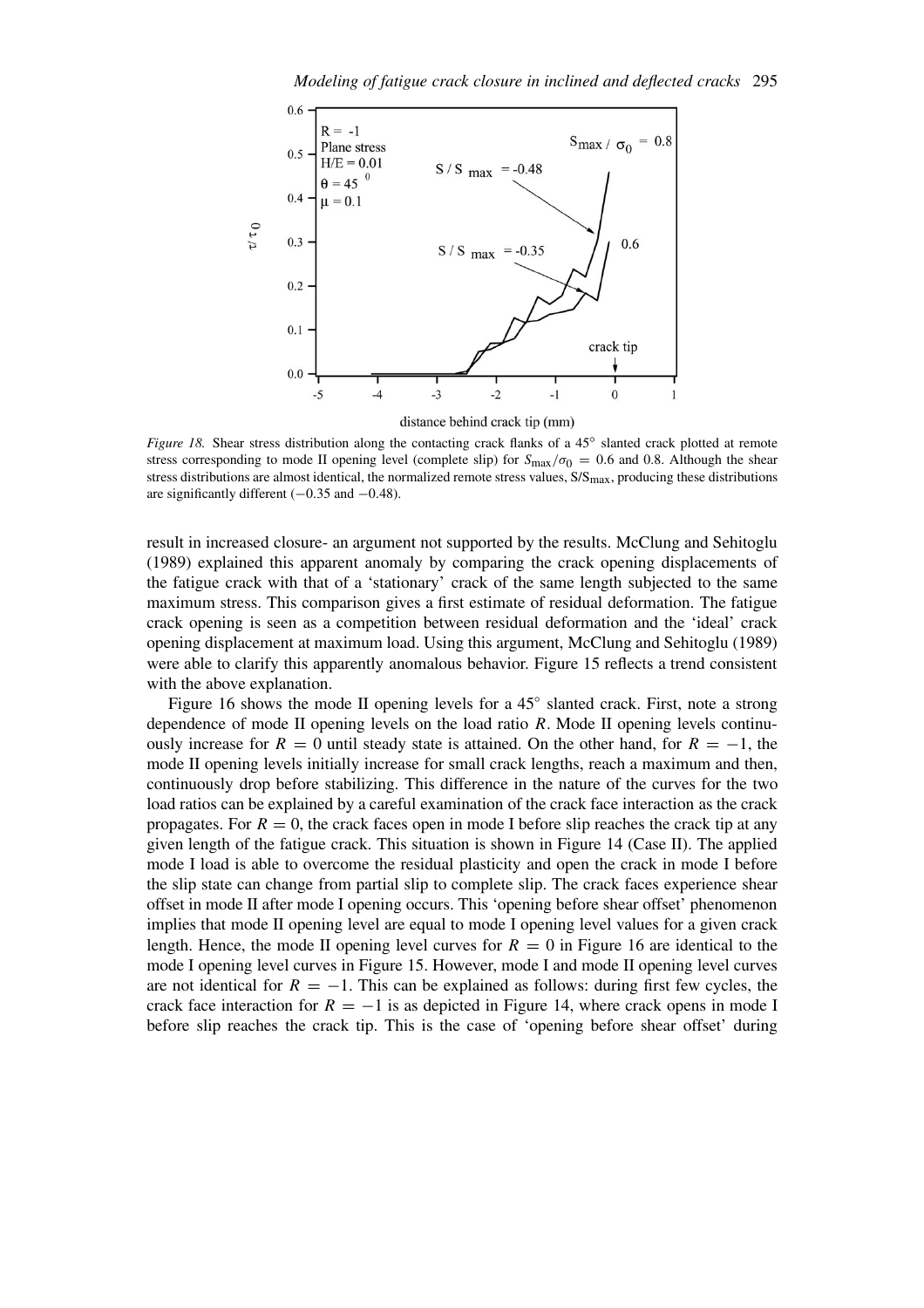

*Figure 19.* Effect of crack orientation on stable mode I crack opening levels  $R = -1$ , Plane stress. L<sub>0</sub> is the initial crack length.

which mode II opening levels are equal to mode I opening levels and a monotonic rise in the mode II opening levels is observed. Note that the mode I (and hence mode II) opening levels are essentially low as crack lengths are not large enough to cause substantial forward plastic deformation. Thus, in the case of 'opening before shear offset' phenomenon, mode II opening levels are essentially dictated by mode I opening levels. However, for larger crack lengths, slip reaches the crack tip before the crack opens in mode I. This is the case of 'slip before opening in mode I' (Figure 13). Consequently, mode I and mode II opening levels are no longer equal. With increasing crack length, the event of complete slip initiates at decreasing loads in a fatigue cycle leading to a continuous decrease in the mode II opening loads until steady state is reached.

Another interesting feature of Figure 16 is that stable normalized mode II opening level values decrease with increase in maximum stress  $S_{\text{max}}/\sigma_0$ . This trend can be explained on the basis of Coulomb's friction model. The event of complete slip can be seen as a competition between (1) the shear stresses transmitted across the contacting crack faces (which depend on the applied maximum stress) causing the crack faces to slide relative to each other, and (2) the frictional resistance opposing the relative motion which is proportional to the contact pressure distribution along the crack flanks. Figure 17 shows the contact pressure distribution behind the crack tip at minimum load for two stress levels,  $S_{\text{max}}/\sigma_0 = 0.6$  and 0.8. Note that the normalized contact pressure distribution and hence the frictional resistance does not differ significantly for the two stress levels. Consequently, in accordance with Coulomb's model, shear stress distribution along the crack flank for the two stress levels should be almost identical. Figure 18 confirms this where shear stresses along the crack faces, normalized by the yield stress in shear, are plotted for the two stress levels. These two shear stress distributions correspond to the instant in the fatigue cycle when complete forward slip initiates. Note that although the shear stress distributions are almost identical, the normalized remote stress values, S/Smax, producing these distributions are significantly different (−0*.*35 and −0*.*48). This implies that mode II crack opening level will be lower at higher maximum stress.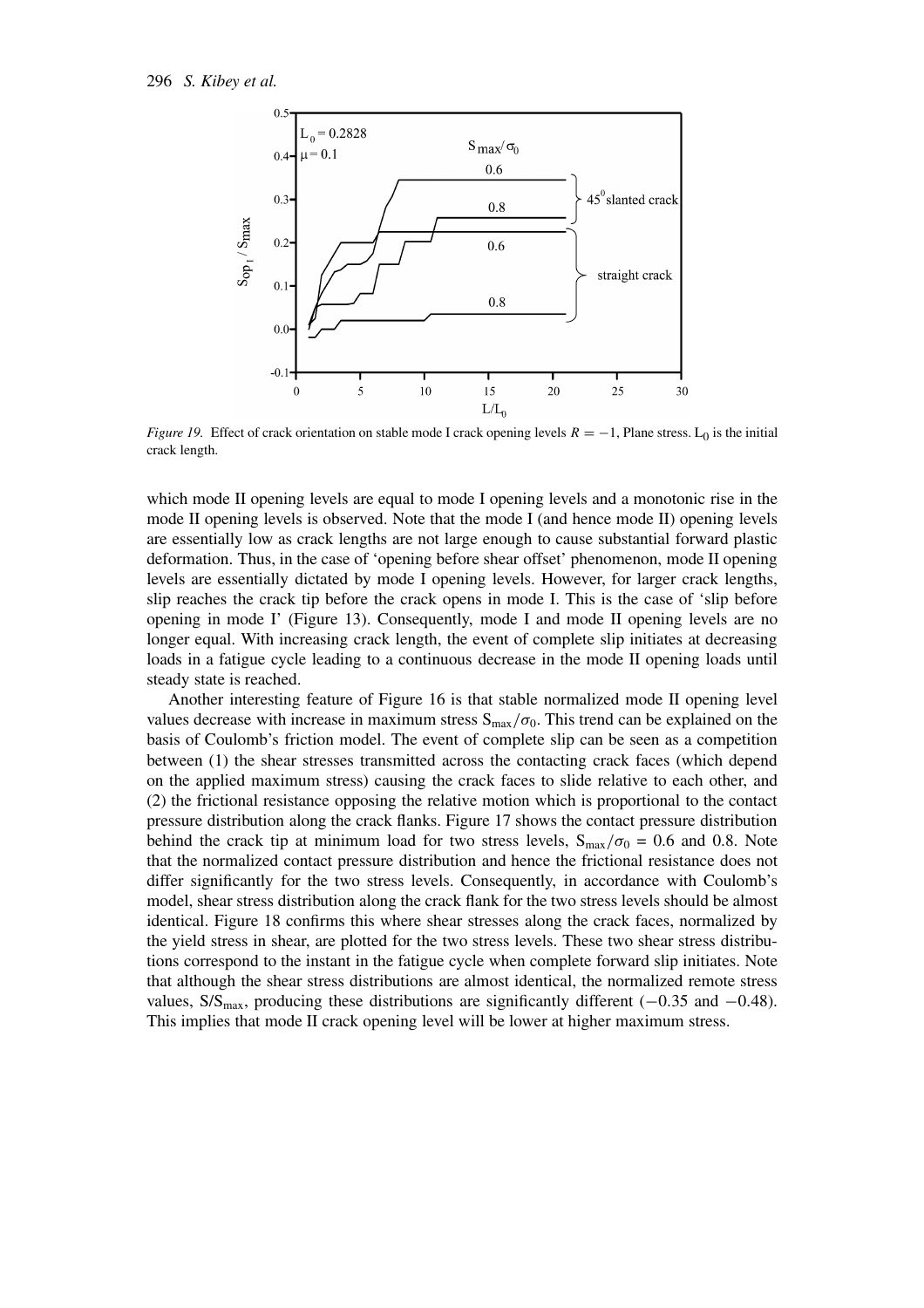![](_page_18_Figure_0.jpeg)

*Figure 20.* COD at maximum load for (a)  $45^\circ$  lanted crack and (b) straight crack ( $\Delta U_I$  in mm).

#### **12. Effect of crack orientation**

Figure 19 shows the crack opening levels for two crack orientations: a 45◦ inclined fatigue crack and a straight crack growing in pure mode I. It is seen that stable crack opening level for a 45◦ slanted crack is significantly higher than that for a straight crack subjected to the same maximum stress. Further, note that the difference in the stable opening level of the two crack geometries increases with increase in maximum stress. Clearly, Figure 19 suggests that an increase in the crack angle will lead to an increase in the mode I crack opening level. Similar findings have been reported in recent past by researchers working on inclined cracks. Wei and James (2002) estimated mode I crack opening levels for crack angles ranging from 0◦ to 60◦ for  $R = 0.05$ . Their results are in agreement with the trend shown in Figure 19. Parry et al.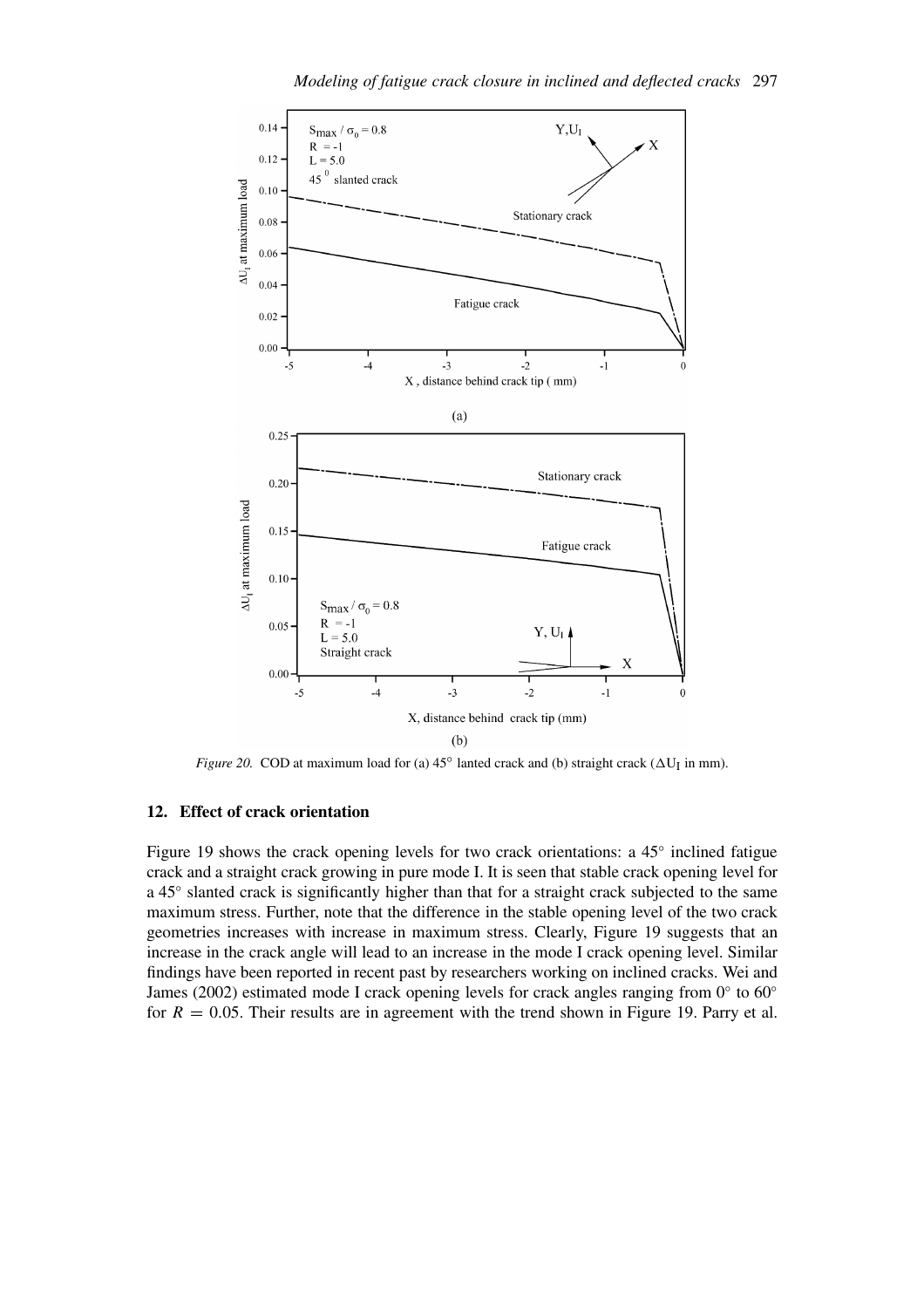![](_page_19_Figure_1.jpeg)

*Figure 21a.* Normalized mode I displacements at different load levels showing regions of stick, stick-slip and complete slip along the crack flanks (Plane stress).

![](_page_19_Figure_3.jpeg)

*Figure 21b.* Normalized mode I displacements at different load levels. Crack tip is shielded at remote load  $S/S<sub>max</sub> = -0.1$ . Crack is completely open at all other load levels shown in the plot.

(2000) reported a similar dependence of mode I opening levels on crack angle, although their research focused on both PICC and RICC.

The dependence of  $S_{op}$  values on crack angle can be understood by a careful examination of mode I crack opening displacements  $(\Delta U_I)$  of a straight crack and a 45 $\degree$  inclined crack (Figure 20). The X and Y coordinate axes are respectively parallel and perpendicular to the crack growth direction. The crack opening displacements of both inclined and straight fatigue cracks are compared with CODs of respective stationary cracks of the same length and subjected to the same maximum stress  $S_{\text{max}}/\sigma_0 = 0.8$ , but without any residual deformations in its wake. Figure 20 has several points of interest. First, note the difference in the Y axis scale in Figure 20(a) and 20(b). It is seen that COD of straight crack (fatigue or stationary)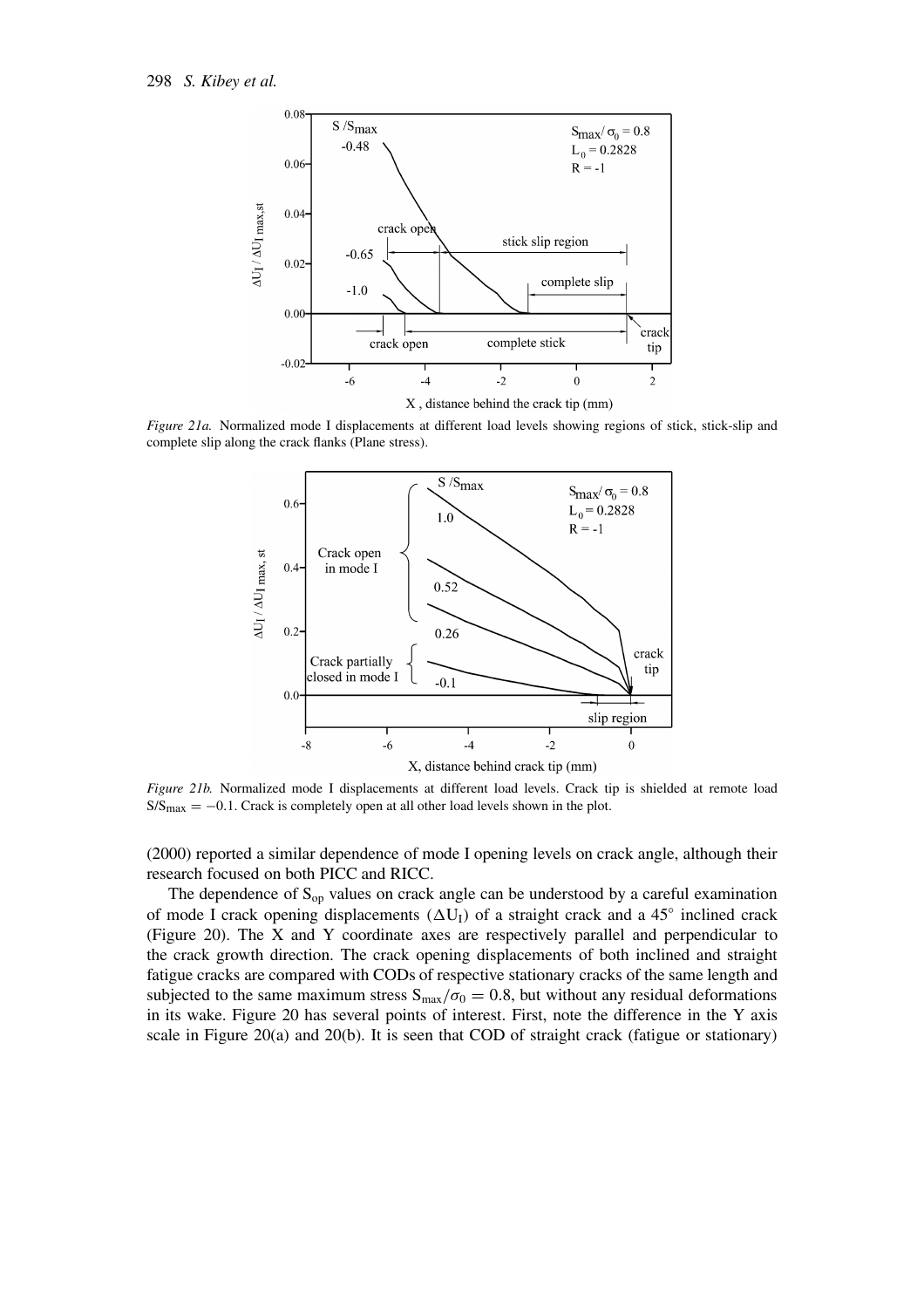![](_page_20_Figure_1.jpeg)

*Figure 22a.* Normalized mode II COD for a 45° slanted crack at different load levels under plane stress conditions. With increase in remote stress, slip gradually propagates towards the crack tip and reaches the tip at  $S/S_{max} = -0.48$ .

![](_page_20_Figure_3.jpeg)

*Figure 22b.* Normalized mode II COD for a 45° slanted crack at different load levels under plane stress conditions. Mode II displacement does not become positive until the crack completely opens in mode I.

is more than twice that of the 45◦ inclined crack (fatigue or stationary). This is because in case of the inclined crack, only a fraction of the maximum load is normal to the crack and contributes to mode I COD, while for the straight crack, 100% of applied maximum load contributes to mode I COD. Since the difference in the COD of the fatigue and stationary crack is a measure of the residual deformation *δ*resid, it is clear that the straight crack has larger residual deformation. As pointed out earlier, crack opening event occurs when the 'ideal' COD (of the stationary crack) at or near the crack tip first exceeds the residual deformation.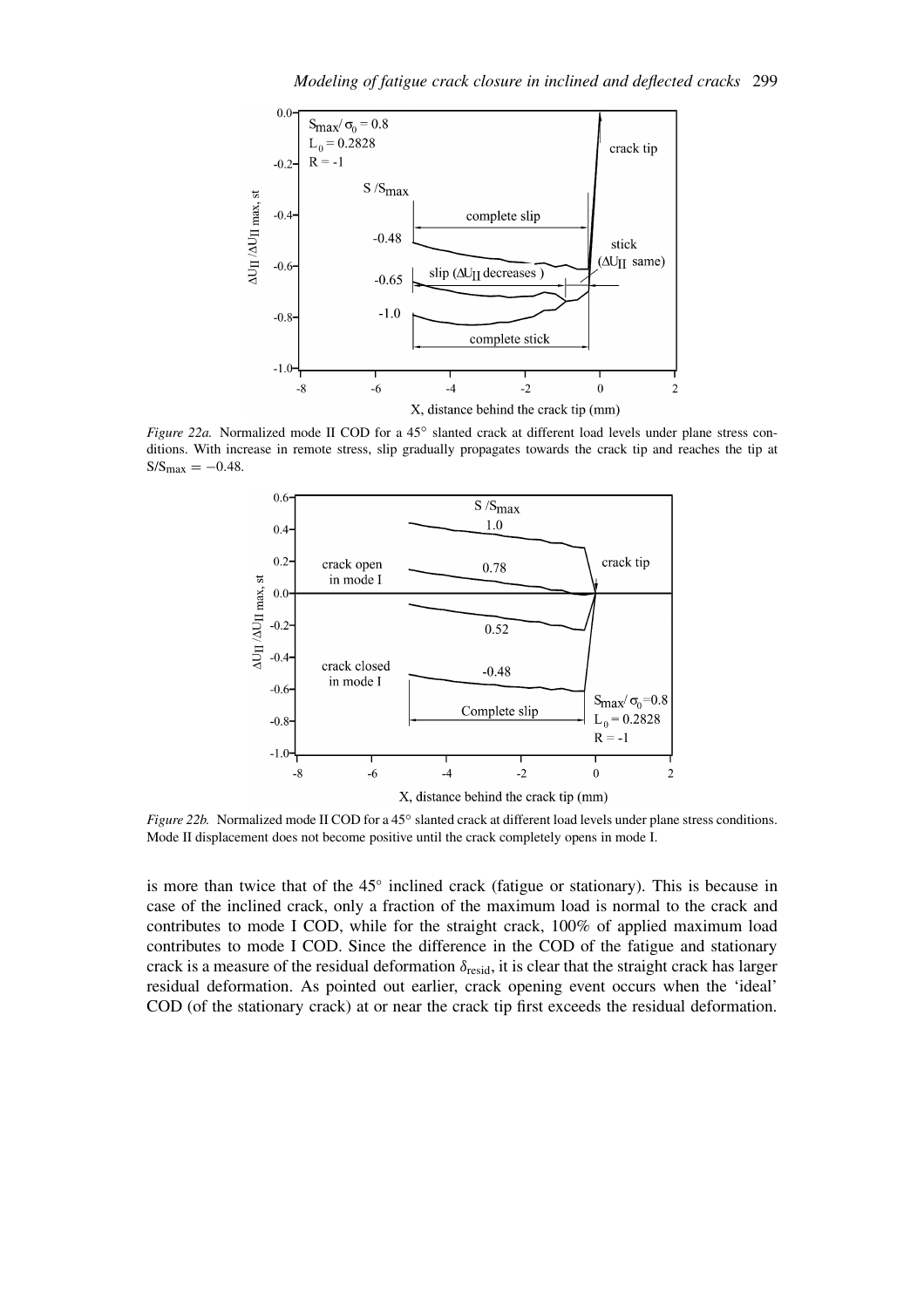In Figure 20(b), the residual deformation for straight crack is a smaller fraction of the total COD, so the opening level for the straight crack will be lower.

#### **13. Crack opening displacement and stress-strain history**

The mechanisms which govern plasticity induced crack closure in slanted fatigue cracks bear close relationship with mode I and mode II crack opening displacements as well as the plastic strains at the crack tip. It is therefore, useful to examine the mode I and mode II COD history and stress-strain history at a point ahead of the crack tip along the crack path.

Figure 21 summarizes the mode I crack opening displacements while Figure 22 shows the mode II displacements for  $S_{\text{max}}/\sigma_0 = 0.8$ . In each Figure, Y axis represents the appropriate COD  $(\Delta U_I \text{ or } \Delta U_{II})$ , normalized by the corresponding COD of a stationary crack at maximum load  $(\Delta U_{\text{Imax,st}})$  or  $\Delta U_{\text{Imax,st}}$ . X axis denotes the distance behind the crack tip corresponding to a fatigue crack length of 5.0. Both mode I and mode II COD values have been determined in accordance with the convention and definition given in Figure 9. Consider the mode I crack opening response (Figure 21). Two plots with two different length scales have been shown, since COD values for compressive loads are very small (note the small length scales in Figure 21(a)). Note that the crack tip is completely shielded at compressive loads (Figure 21(a)) and shielding is observed even at positive stresses as high as  $S/S_{\text{max}} = 0.13$ (not included in the plot). It is seen that the crack does not open completely in mode I until the normalized applied stress is equal to  $S_{\text{opl}}/S_{\text{max}} = 0.26$  (Figure 21b). However, mode II behavior is significantly different. Consider Figures 22a and 22b which summarize the mode II displacements. Figure 22a shows the progressive propagation of slip towards the crack tip with increase in remote loading. The crack is in 'reversed slip' at minimum load and sticking. As a result,  $\Delta U_{II}$  values are negative at minimum load. With increase in applied stress,  $\Delta U_{II}$ values change over part of the crack length ('slip region') and remain unchanged over rest of the crack length (which implies stick). This situation represents a state of 'partial slip' i.e. slip exits over part of the crack only and has not reached the crack tip yet. In Figure 22(a), slip reaches the first node behind the crack tip when  $S/S_{\text{max}} = -0.48$  and 'complete slip' initiates. As mentioned previously, this load is defined as the mode II crack opening level. Presence of slip along the entire crack flank implies that non-zero mode II stress intensity is developed at the crack tip even though the crack is completely closed in mode I. This result is very important as it implies that a slanted fatigue crack can grow in mode II in spite of remaining closed in mode I. This mode II behavior can significantly affect the crack growth rate predictions and should be taken into account to make reliable fatigue life assessment.

Figure 22b shows the evolution of mode II displacements at loads higher than mode II opening level (−0*.*48). Notice that the mode II displacements are not necessarily positive for tensile remote loading. For example, it is clear from Figure 22(b) that the crack is fully open in mode I when remote loading becomes  $S/S_{max} = 0.52$ . But, Figure 22(b) shows that at this remote loading, mode II displacements remain negative over the entire crack flank. In fact, a remote loading equal to 78% of maximum stress is required to change the mode II displacements from negative to positive over the entire crack flank. This mode II behavior can significantly affect the crack growth rate predictions and should be taken into account to make reliable fatigue life assessment.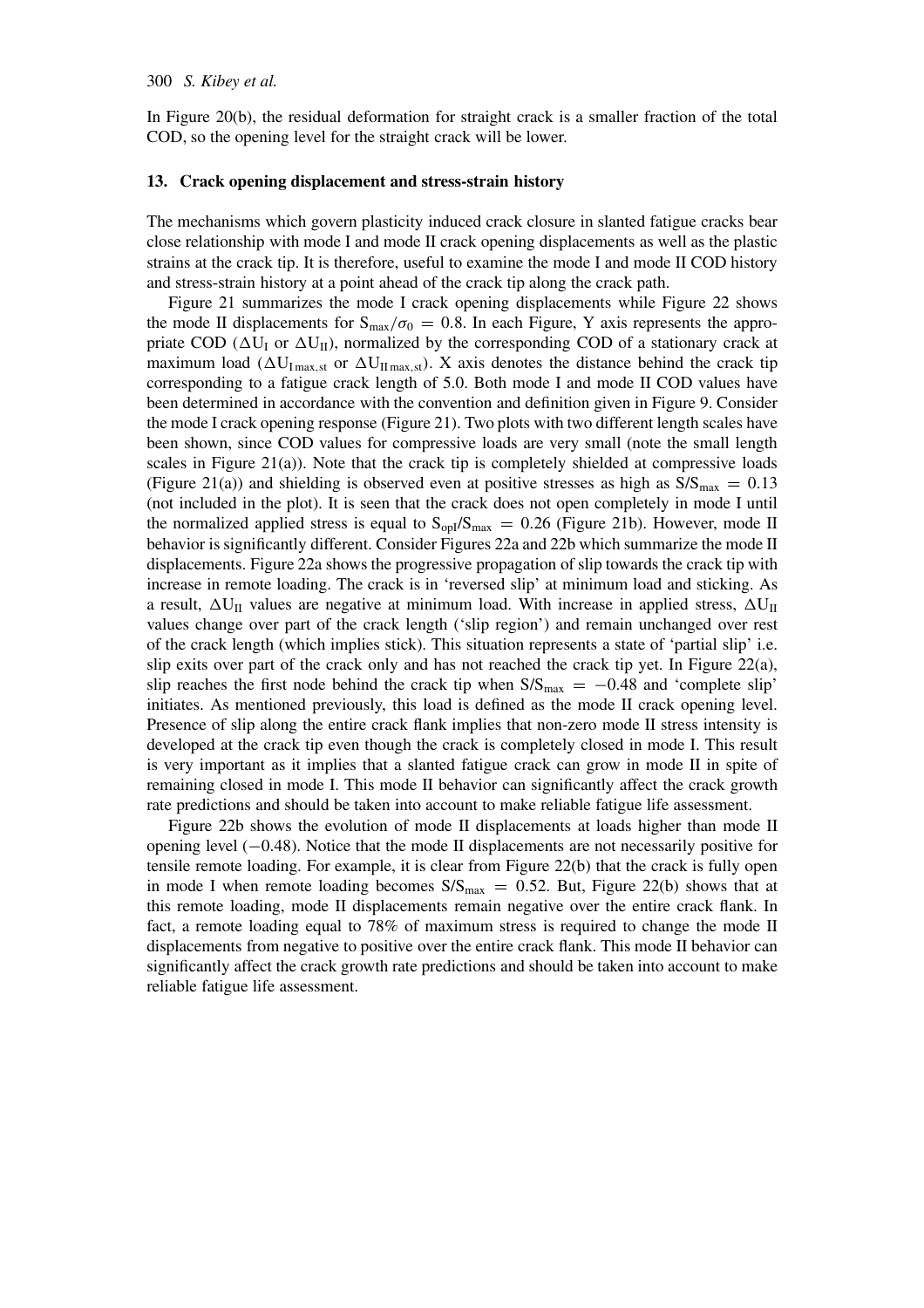![](_page_22_Figure_1.jpeg)

*Figure 23.* Normal Stress – normal strain history at a material point (x, y) along the inclined fatigue crack as the crack tip approaches and passes it. Plane stress, linear hardening with  $H/E = 0.01$ .

![](_page_22_Figure_3.jpeg)

*Figure 24.* Mode I and II opening levels for a 45<sup>°</sup> deflected crack. Deflection occurs after stabilization.  $R = −1$ , Plane stress.

### **14. Stress-strain history**

Figure 23 shows the numerically (FE) simulated stress-strain history at a material point along the 45◦ inclined crack path as the crack tip approaches it and passes that location. The chosen material point corresponds to a node located at  $x/L_0 = y/L_0 = 20$ . The plotted stress and strain components are normal to the crack faces and correspond to  $R = -1$  and maximum remote stress is  $S_{\text{max}}/\sigma_0 = 0.8$ . Initially, when the crack tip is far from the material point (x, y), the behavior is elastic strain accumulation is not seen. As the crack tip approaches the material point, plastic strain accumulates (the hysterisis loop traverses along x axis to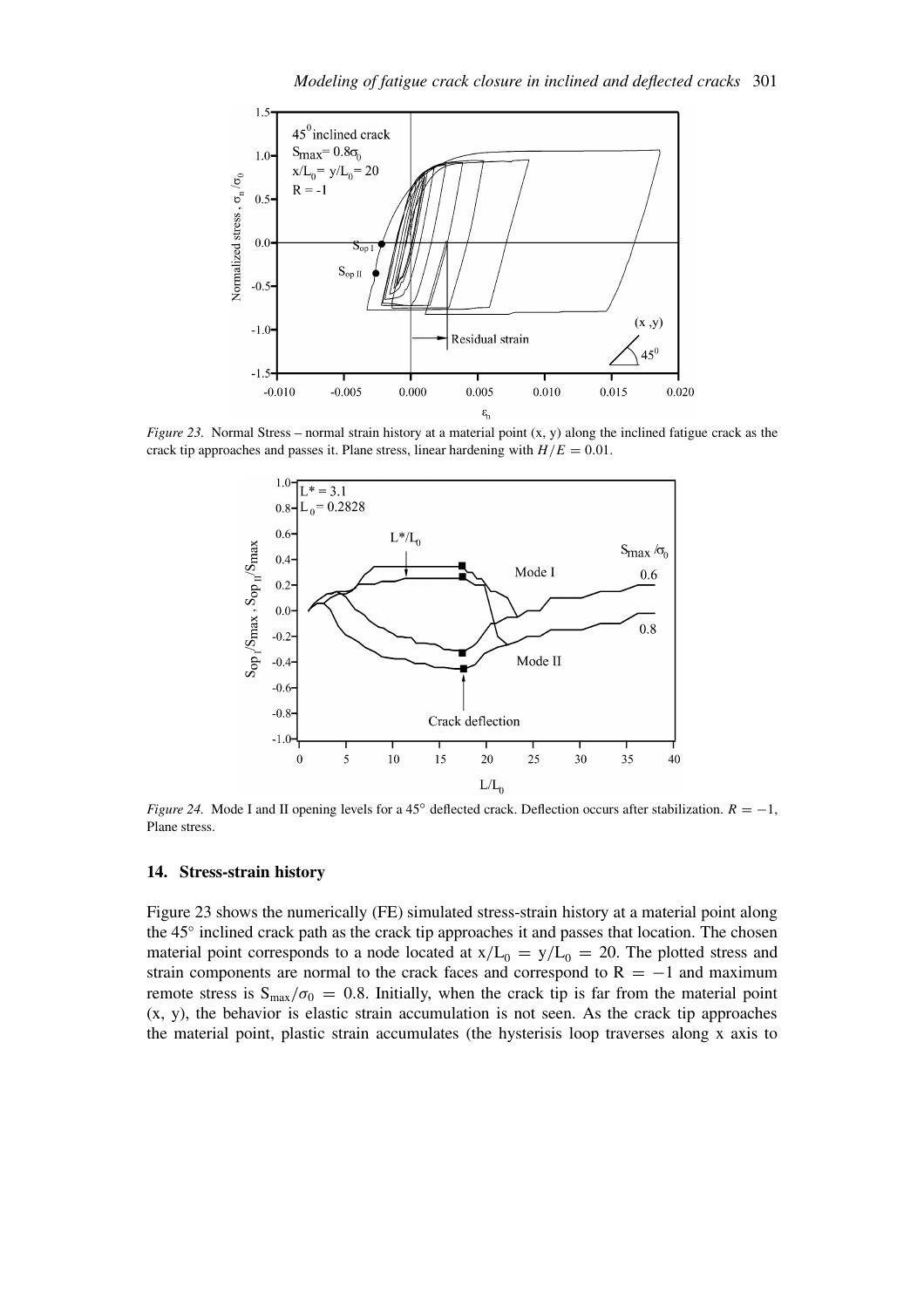![](_page_23_Figure_1.jpeg)

*Figure 25.* Mode I and II opening levels for a 45° deflected crack. Deflection occurs before stabilization.  $R = −1$ , Plane stress.

the right). Maximum plastic strain is attained when the crack tip is located at the chosen material point  $(x, y)$  and is as high as  $1.5\% - 2\%$ . Once the crack tip passes the material point, strain relaxation occurs, and the strain values drop to about 0.25%. Notice that, once the crack tip passes the material point no further accumulation of strain will occur. In Figure 23, the residual strain in the wake is about 0.25%. The load points at which the crack opens in mode I and mode II (when the crack tip coincides with the material point) are also shown in the figure. Note that crack undergoes complete slip in mode II even though the normal stress  $\sigma_n$  is compressive. When the crack completely opens in mode I, the normal stress *behind* the crack tip is tensile, but, it is compressive *at* the crack tip. Further, note that significant hardening does not occur as the material is cyclically loaded beyond yield. This is expected since the hardening modulus of the material is quite low  $(H = 0.01E)$ . It is also seen that mean stress relaxation does not occur with this (linear hardening) constitutive model. As pointed out by McClung and Sehitoglu (1989), this phenomenon of absence of stress relaxation has significant influence on the crack advance scheme. If the specimen is subjected to two full cycles of loading before advancing the crack by one or more elements, local stress redistribution will occur. However, for linear hardening, mean stress will not relax, and the stress-strain response will becomes stable resulting in stable opening levels. The simplicity and stability of the stress-strain behavior in a bilinear model makes it an attractive choice for constitutive modeling.

### **15. Effect of crack deflection**

Another important factor influencing the closure behavior of a fatigue crack is crack path deflection. Figure 15 summarizes the stable mode I opening levels for a 45◦ slanted crack which is allowed to propagate along the initial orientation without deflection. However, a fatigue crack propagating in mixed-mode will tend to deflect in order to grow along the preferred plane or direction. It is therefore, reasonable to expect that the 45◦ slanted crack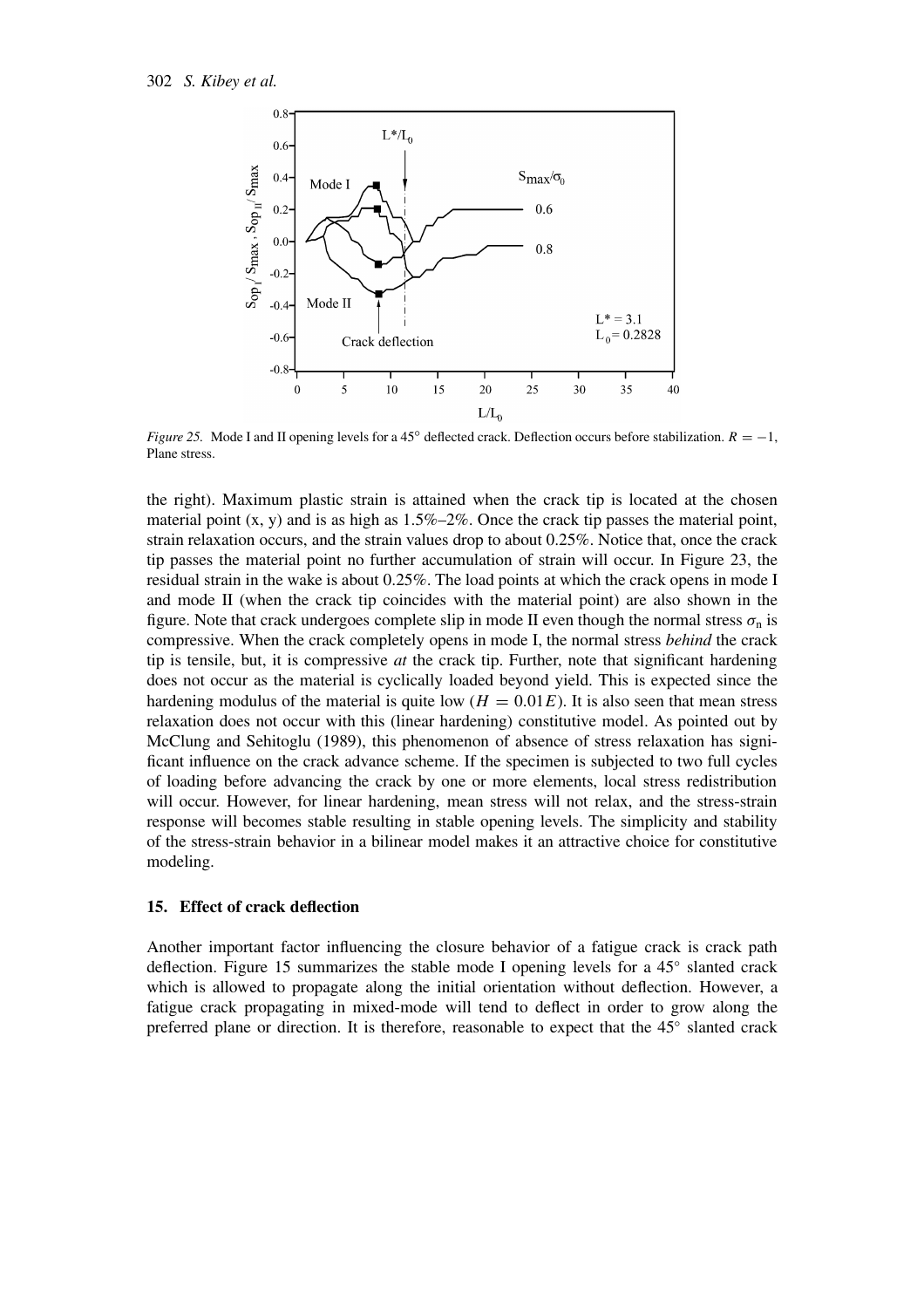![](_page_24_Figure_1.jpeg)

*Figure 26.* Comparison of opening levels for slanted and deflected fatigue cracks.

considered in the previous sections will, at some point, deflect from its initial orientation and start growing in pure mode I. Here, we investigate the effect of such a deflection.

Note from Figure 15 that mode I opening levels attain a steady state at different fatigue crack lengths depending on the maximum stress and *R* ratio. Further, for a given *R* ratio, the crack length required to achieve stable opening levels increases with increase in maximum stress. This phenomenon brings out the following two possible cases of crack deflection:

1. Occurrence of crack deflection after mode I opening levels attain stabilization.

2. Occurrence of crack deflection before mode I opening levels attain stabilization.

In order to investigate the above two cases, it is essential to establish a measure of minimum slanted crack length, denoted by  $L^*$ , required for stabilization. A logical definition of  $L^*$  is the transition crack length corresponding to the highest maximum stress,  $S_{max}/\sigma_0$ , used to simulate crack deflection. In deflected crack simulations, two stress levels were considered:  $S_{\text{max}}/\sigma_0 = 0.6$  and 0.8. The transition crack length for  $S_{\text{max}}/\sigma_0 = 0.8$  is 3.1 and is assigned to L<sup>∗</sup>. The normalized minimum transition length is given by  $L^*/L_0 = 11$ . Figures 24 and 25 show the mode I and mode II opening levels as a function of crack length. Consider Figure 24 which depicts the case of 'deflection after stabilization' (Geometry 2 in Figure 3). First, note the steep decrease in the mode I opening levels immediately after deflection, while a gradual rise in mode II opening levels occurs at the same time. The increase in mode II opening levels is primarily due to increased resistance to slip offered by the straight portion of the fatigue crack. Note that mode I opening level decreases until it equals mode II  $S_{op}$ . The point of equalization of mode I and mode II opening levels represents the crack length at which the phenomenon of crack face interaction changes from 'slip before opening' to 'opening before shear offset'. In other words, for smaller lengths of the straight crack, the entire crack slips before opening in mode I. However, when the length of the straight portion becomes comparable to the inclined portion of the fatigue crack, frictional resistance is too high to permit complete slip. Hence, the crack opens completely in mode I before mode II shear offset occurs. Comparison of Figure 24 (and Figure 25) with Figure 19 reveals that the final opening levels values of the deflected fatigue crack are very close to the opening levels of a pure mode I straight crack subjected to the same maximum stress. This implies that once the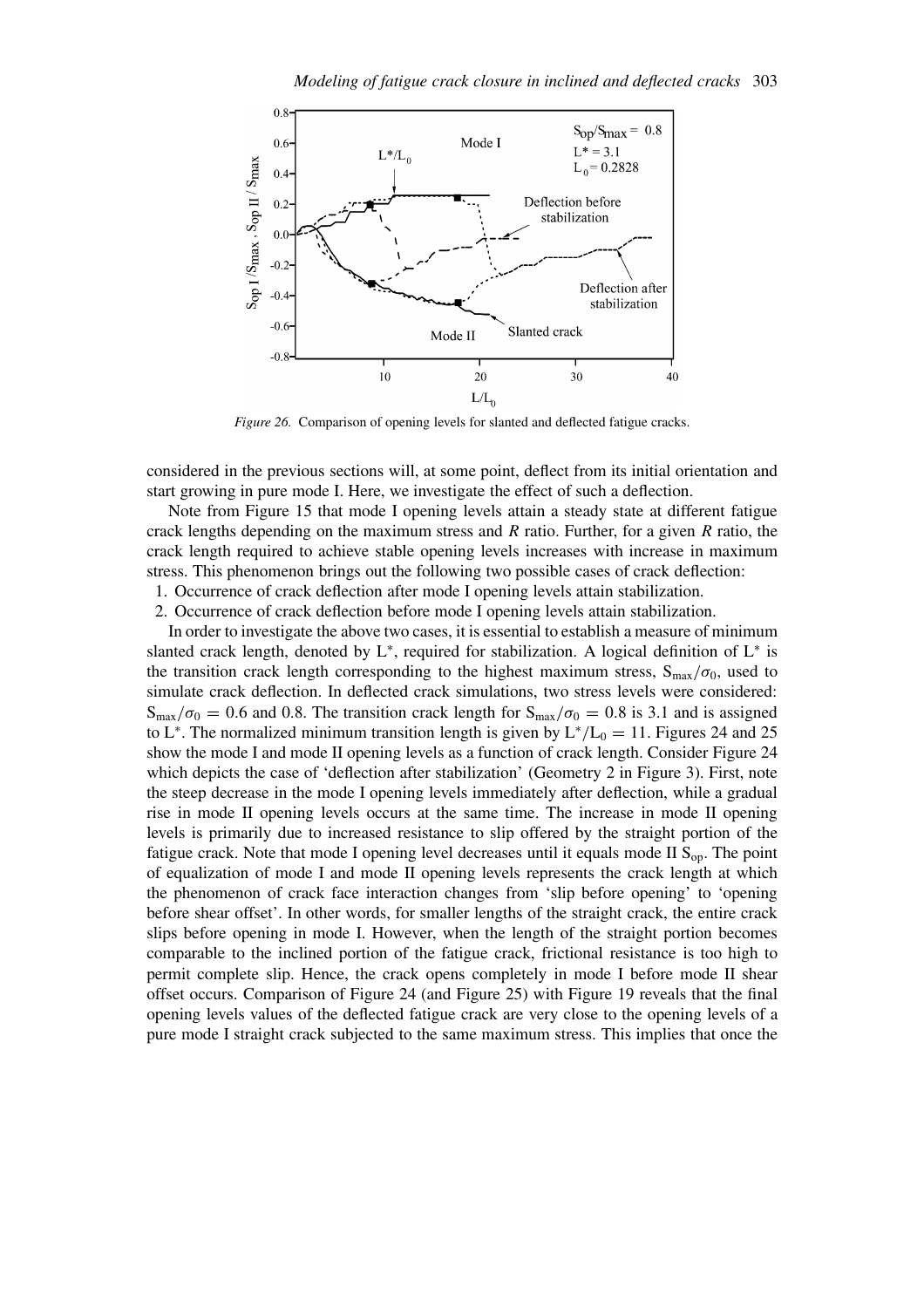### 304 *S. Kibey et al.*

length of the straight portion becomes very large, the deflected crack behaves as a pure mode I straight crack and the slanted portion of the crack will no longer play any role in determining the mode I opening levels. For such a crack, mode II component will be nonexistent. However, it is not clear from Figure 24 if the stable opening level values have been reached for the straight portion of the crack. We note that the above lack of stabilization in Figure 24 appears to arise out of the delayed deflection of the crack front. It is possible that the opening levels will continue to increase by a small amount for a few more cycles before stabilization occurs. It is, however, reasonable to expect that the final stable opening level value will be close to the stable opening levels of pure mode I straight crack (refer to Figure 19).A similar trend is seen in Figure 25 which depicts the case of 'deflection before stabilization' (Geometry 3 in Figure 3). Crack deflection results in an immediate drop in the mode I opening levels and an increase in the mode II opening levels until the two opening level values become equal. As pointed out earlier, this equality represents a change in the crack face interaction from 'slip before opening' to 'opening before shear offset'. With further increase in the length of the straight portion, opening levels rise steadily and attain stable values. These stable opening level values are in close agreement with the stable opening levels of pure mode I straight crack (refer to Figure 19). Thus, it appears that deflection of crack before or after stabilization of mode I opening levels will not significantly affect the final stable opening level values. What then can be learned from these two cases of crack deflection? To identify significant points of interest, consider Figure 26 which compares the mode I and mode II opening levels of the two deflected crack cases with those of a 45<sup>°</sup> slanted crack for  $S_{\text{max}}/\sigma_0 = 0.8$ . Note that the mode I and mode II opening level curves for the slanted crack do not coincide exactly in the three simulations. This is because three different finite element meshes were used to examine these three cases. However, the predicted opening level variations for the slanted portion of the crack, using the three different finite element meshes, do not differ significantly. This implies that the results are free of mesh size effects.

Notice that crack growth rate will accelerate after crack deflection since mode I opening levels drop steeply in both the cases of crack deflection. However, crack growth acceleration will be higher in case of 'deflection after stabilization' since, the crack experiences higher effective stress intensity for this case. Also, note that in this case, the crack continues to experience lower mode I opening stresses (hence higher effective stress intensity) for almost all crack lengths. This implies that the crack growth rates will be the highest for geometry 2 ('deflection after stabilization') once the crack deflects towards the preferred plane of growth.

### **16. Effect of friction**

It is clear from previous sections that closure behavior of a slanted fatigue crack is significantly affected by crack face interaction which in turn, is dependent on the extent of surface roughness of the crack faces. The roughness of the crack faces can be modeled at two levels: micro and macro. Cracks growing in near threshold regime in planar slip materials and coarsegrained materials are likely to have micro-level non-flat surfaces and the growth behavior of such cracks is influenced by the contact interaction and relative sliding between faces. Microlevel roughness of crack faces can be done using Gaussian or other types of distribution of asperity heights (e.g.: Garcia and Sehitoglu, 1995). In this research, the roughness of the crack faces has been modeled at macro-level using Coulomb's friction model. The coefficient of friction,  $\mu$ , can be treated as a preliminary measure of roughness of crack faces. It is then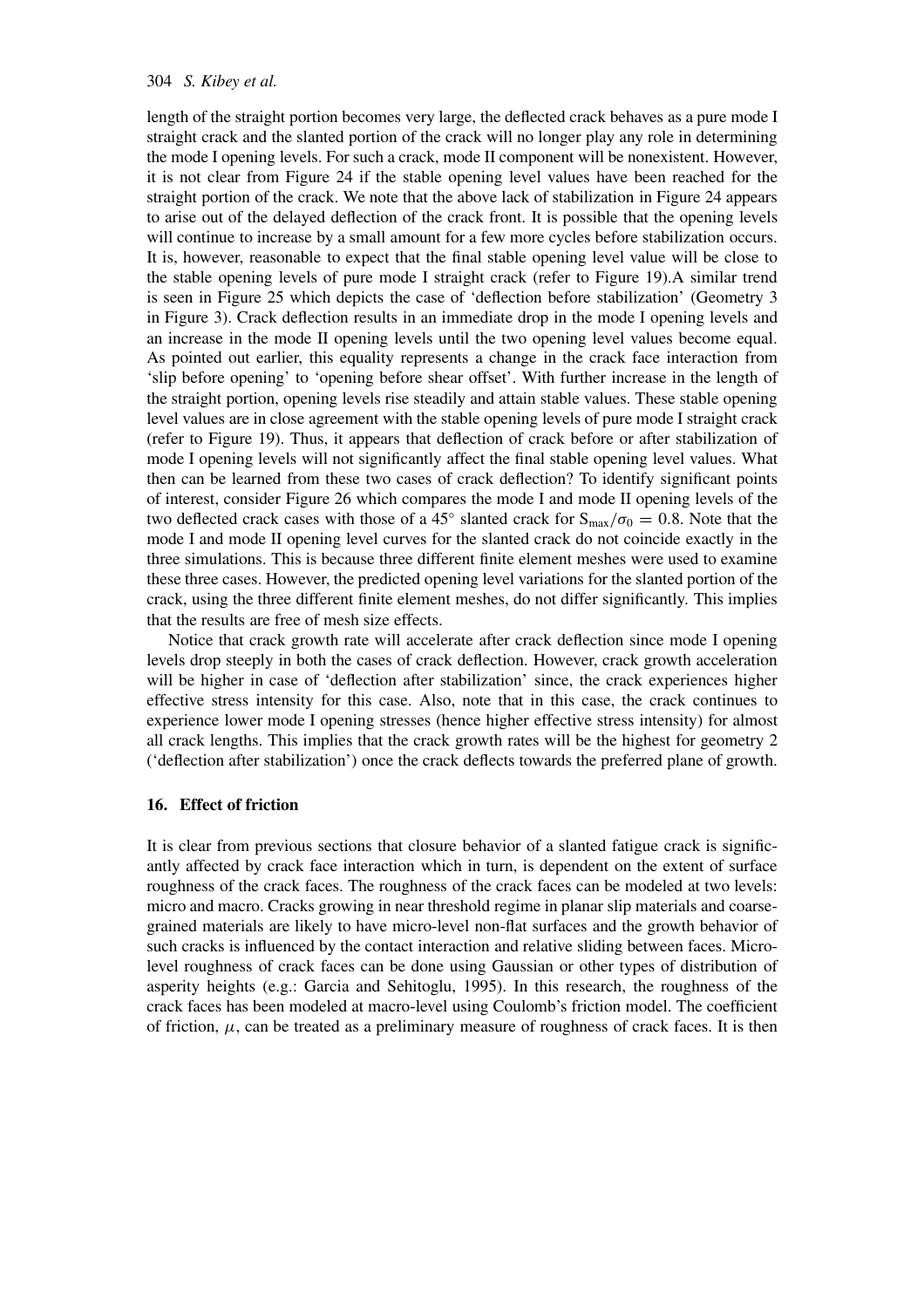![](_page_26_Figure_1.jpeg)

*Figure 27.* The role of friction coefficient on opening levels for a 45<sup>°</sup> slanted crack, Plane stress,  $R = −1$ . Results show that for low friction coefficient, the crack opening stresses are lower.

possible to investigate the effect of friction on crack closure by considering different values of  $\mu$ . Figure 27 shows the mode I and mode II opening levels for a slanted cracks subjected to maximum stress  $S_{\text{max}}/\sigma_0 = 0.8$  and two different values of friction coefficient  $\mu$ : 0.1 and 0.4.

For smaller crack lengths, increase in  $\mu$  has no significant effect on either mode I or mode II opening level. However, for  $\mu = 0.4$ , separation of the mode I and mode II S<sub>op</sub> curves occurs at a larger crack length value. Note also that the final stable opening levels are higher for  $\mu = 0.4$ . The increase in mode II opening levels is rather expected: increased friction will offer greater resistance to relative sliding between the crack faces, thus requiring higher applied stress to produce complete slip along the crack flanks. Mode I opening, on the other hand, is primarily dependent on the crack tip displacements and the residual deformation in the wake of the crack. However, Figure 27 suggests a secondary dependence of mode I opening on friction between the crack faces. Similar dependence of mode I opening stress on friction coefficient has been reported by Wei and James (2002). Thus, it is seen that increased friction will lead to increase in mode I and mode II opening levels.

#### **17. Discussion**

The finite element results highlight significant differences in the closure behavior of slanted/deflected cracks when compared to straight cracks. First, note that both mode I and mode II components are seen in slanted/deflected cracks, while, mode II behavior is absent in straight cracks subjected to remote mode I loading. Finite element results reveal that mode I crack opening levels of slanted cracks are significantly higher than the opening levels of straight cracks. Consequently, crack growth rates for non-planar cracks cannot be realistically estimated from calculations based on straight cracks.

It is also essential to consider the effect of mode II component on crack growth rates of slanted cracks. Depending on the *R* ratio, a slanted crack may exhibit potential to propagate in mode II while still being closed in mode I. For negative *R* ratios, a slanted crack is likely to undergo complete slip in mode II before opening in mode I. In such cases, crack growth is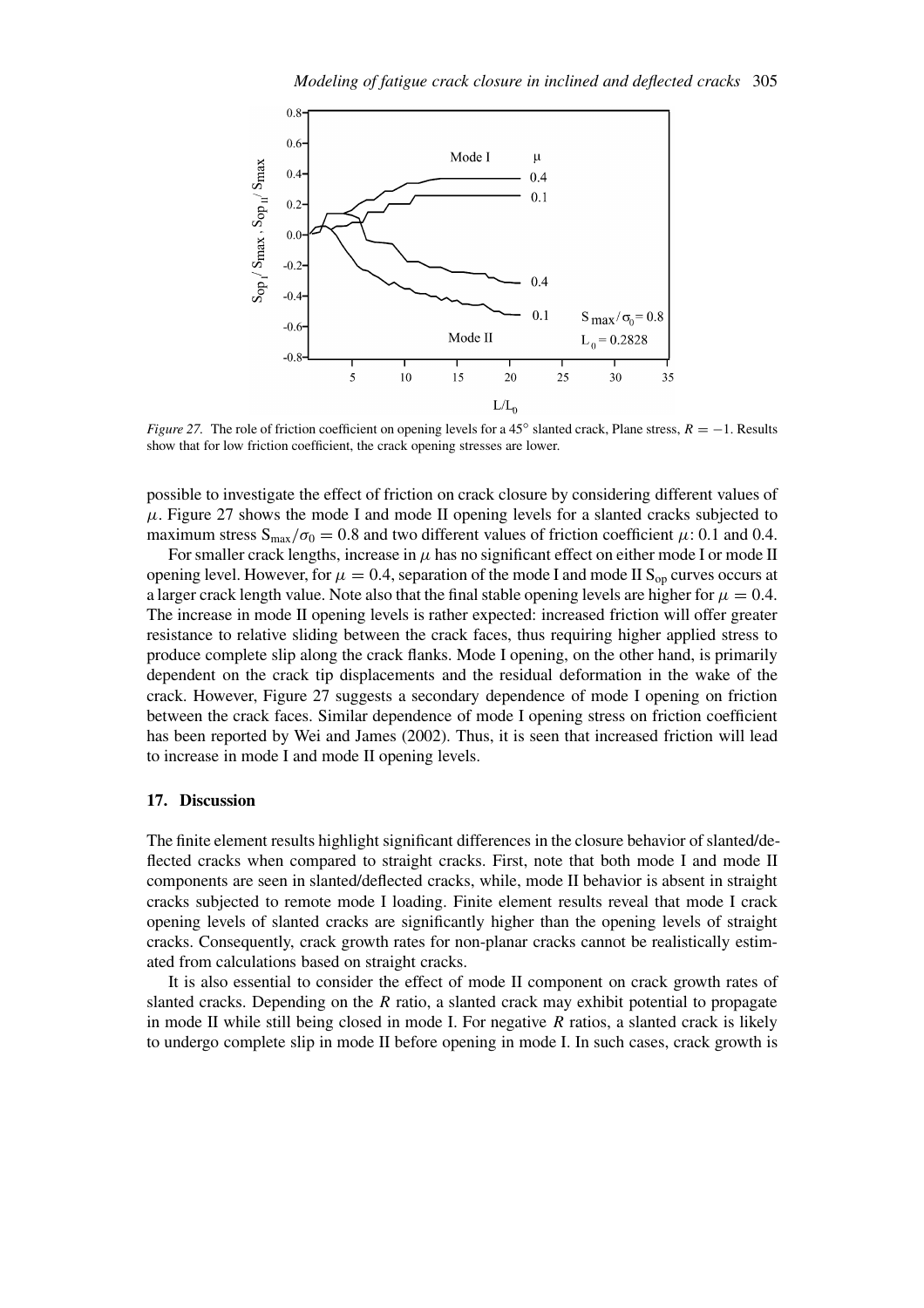### 306 *S. Kibey et al.*

possible in mode II when the crack is closed in mode I. However, for positive *R* ratios, crack opening in mode I occurs before mode II displacements can reach the crack tip. In this case, crack growth will essentially occur only after crack opens in mode I.

Finally, it is clear that mode I crack opening levels depend not only on the residual plasticity in the wake but also on friction between the crack faces. This secondary dependence of mode I crack opening level on friction was not apparent in previous finite element studies, since, almost all of the previous models used symmetry and failed to include crack face interactions and the resulting frictional effects in their models.

## **18. Conclusions**

- 1. Crack opening stresses (normalized by maximum stress) for a 45<sup>°</sup> slanted fatigue crack are found to be significantly higher than the normalized values for a straight crack. This indicates a clear dependence of closure behavior on crack orientation.
- 2. The mode I opening levels of a 45◦ inclined crack increase to a stable value with increase in crack length. However, variation of mode II opening levels with crack length is a function of *R* ratio. For  $R = 0$ , mode II crack opening stresses follow the same trend as mode I opening levels. For  $R = -1$ , the mode II opening levels initially increase for small crack lengths and then steadily decrease before finally stabilizing.
- 3. The normalized stable mode I and mode II opening levels are a function of both *R* ratio and far-field maximum stress. The stable opening level values are higher for higher *R* ratios. For a given *R* ratio, both mode I and mode II opening levels decrease with increase in far-field maximum stress.
- 4. Two fundamental types of mode II crack face interactions are identified: (a) 'slip before opening' where the crack faces completely slip in mode II before opening in mode I and, (b) 'opening before shear offset' where the crack faces open in mode I before suffering lateral displacements in mode II. 'Slip before opening' type of interaction is dominant for  $R = -1$ , while, 'opening before shear offset' type of crack face interaction dominates for  $R=0$ .
- 5. Deflection of a 45<sup>°</sup> slanted crack from its initial orientation to pure mode I results in an immediate drop in the mode I opening levels and an increase in the mode II opening levels until the two opening level values become equal. Subsequent to the point of equality, an increase in the crack length results in an increase in mode I (and mode II) opening stress to a stable value.
- 6. The final normalized crack opening stress for a deflected crack is very close to the stable opening stress of a straight crack. This indicates that when the length of the straight portion of the fatigue crack becomes comparable to the slanted crack length, the deflected crack behaves as a pure mode I straight crack and the slanted portion of the crack will no longer play any role in determining the mode I opening levels.
- 7. Deflection of a slanted crack can occur before or after the slanted-crack mode I opening level achieves stable value. However, the final opening stresses for the two deflected crack configurations are equal. In other words, the point of deflection will not affect the final stable crack opening stress of the deflected crack.
- 8. Stable mode I and mode II opening stresses for a slanted crack depend on the coefficient of friction between the crack faces. Increase in the friction coefficient results in increase in stable opening stresses.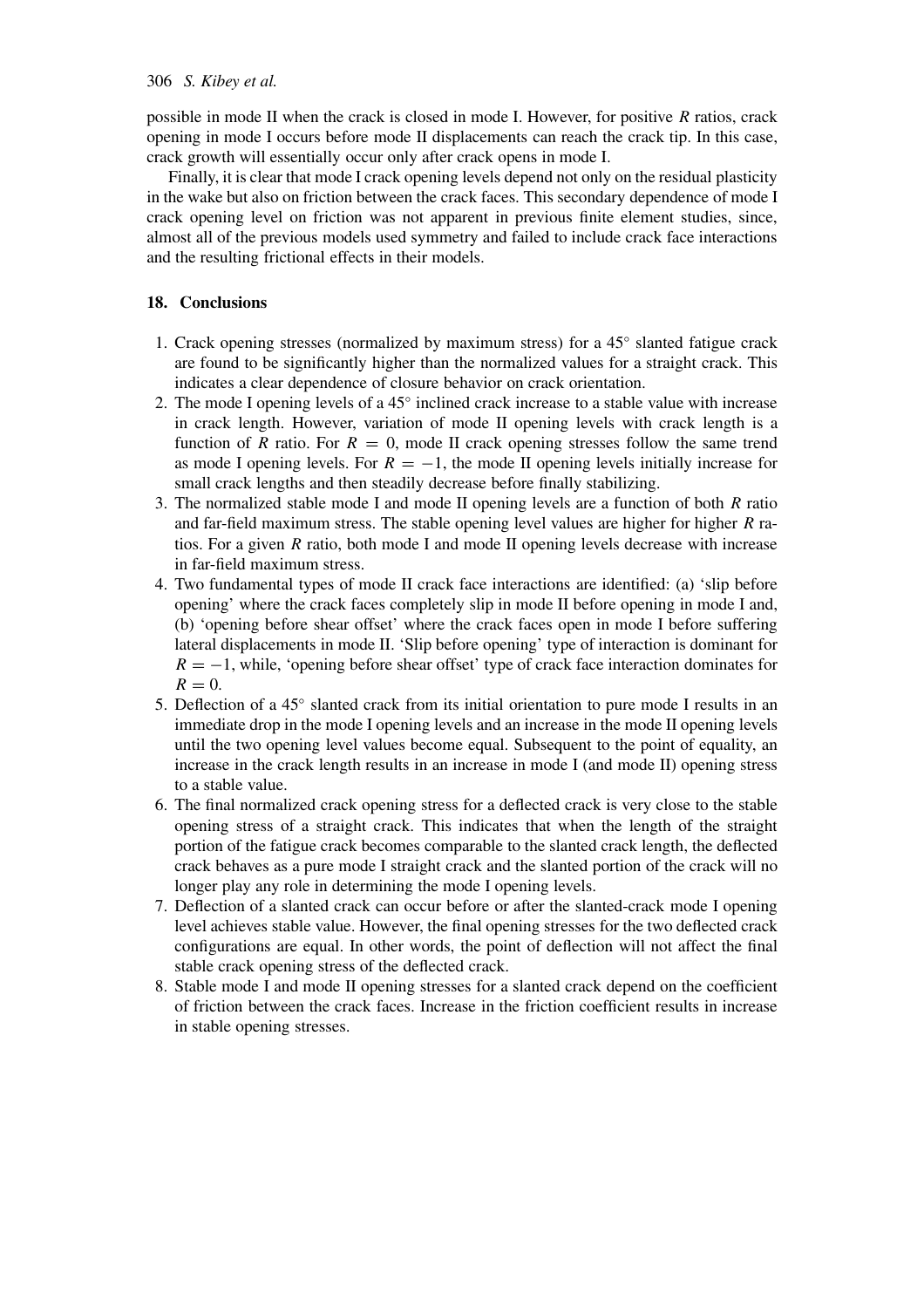#### **Acknowledgements**

This research was financially supported by Federal Railroad Administration (FRA). The computational support was provided by National Center for Supercomputing Applications (NCSA), UIUC. All finite element simulations were carried out on Origin 2000 supercomputers at NCSA, University of Illinois.

#### **References**

ABAQUS/ Standard User's Manual, version 6.1, HKS, 2000

- Alwar, R.S. and Thiagarajan, S. (1986). Effect of crack closure on crack initiation parameters. *Engineering Fracture Mechanics* **25**(1), 23–29.
- Blom, A. and Holm, D.K. (1985). An experimental and numerical study of crack closure. *Engineering Fracture Mechanics* **22**, 997–1011.
- Budiansky, B. and Hutchinson, J.W. (1978). Analysis of closure in fatigue crack growth. *J. Applied Mechanics, Trans. ASME* **45**, 267–276.
- Carlson, R.L. and Beevers, C.J. (1985). A mixed mode fatigue crack closure model. *Engineering Fracture Mechanics* **22**(4), 651–660.
- Chermahini, R.G., Shivkumar, K.N. and Newman, J.C., Jr. (1988). Three-dimensional finite-element simulation of fatigue crack growth and closure. *ASTM STP 982* 398–413.
- Comninou, M. and Dundurs, J. (1979). On frictional contact in crack analysis. *Engineering Fracture Mechanics* **12**, 117–123.
- Elber, W. (1971). Damage tolerance in aircraft structures. *ASTM STP 486* 230–242.
- Elber, W. (1970). Fatigue crack closure in cyclic tension. *Engineering Fracture Mechanics* **2**, 37–45.
- Fleck, N.A. (1986). Finite element analysis of plasticity induced crack closure under plane strain conditions. *Engineering Fracture Mechanics* **25**, 441–449.
- Fleck, N.A. and Newman, J.C., Jr. (1988). Analysis of crack closure under plane strain conditions. *ASTM STP 982* 319–341.
- Forsyth, P.J.E. (1963). Fatigue damage and crack growth in aluminum alloys. *Proceedings of Mechanisms Of Fatigue In Crystalline Solids, Acta Metallurgica* **11**, 703–715.
- Fuhring, H. and Seeger, T. (1979). Dugdale closure analysis of fatigue cracks under constant amplitude loading. *Engineering Fracture Mechanics* **11**, 99–122.
- Gall, K., Sehitoglu, H. and Kadioglu, Y. (1996). FEM study of fatigue crack closure under double slip. *Acta Materiala* **44**(10), 3955–3965.
- Ibrahim, F.K., Thompson, J.C. and Topper, T.H. (1986). A study of the effect of mechanical variables on fatigue crack closure and propagation. *International Journal of Fatigue* **8**(3), 135–142.
- Lalor, P. and Sehitoglu, H. (1988). Crack closure outside small scale yielding regime. *ASTM STP 982* 342–360.
- Llorca, J. (1992). Roughness induced fatigue crack closure: A numerical study. *Fatigue and Fracture of Engineering Materials and Structures* **15**(7), 655–669.
- McClung, R.C. and Sehitoglu, H. (1989). Finite element analysis of fatigue crack closure 1. Basic modeling issues. *Engineering Fracture Mechanics* **33**(2), 237–252
- McClung, R.C. and Sehitoglu, H. (1989). Finite element analysis of fatigue crack closure 2. Numerical results. *Engineering Fracture Mechanics* **33**(2), 253–272.
- Mendelsohn, D.A. and Wang, K.H. (1988). Partial release and relocking of a frictionally locked crack due to moving tensile loads. *Journal of Applied Mechanics* **55**, 383–388.
- Nakagaki, M. and Atluri, S.N. (1980). Elastic-plastic analysis of fatigue crack closure modes I and II. *AIAA Journal* **18**(9), 1110–1117.
- Nakagaki, M. and Atluri, S.N. (1979). Fatigue crack closure and delay effects under mode I spectrum loading: An effect elastic-plastic procedure. *Fatigue of Engineering Materials and Structures* **1**, 421–429.
- Nakamura, H., Kobayashi, H., Yanase, S. and Nakazawa, H. (1983). Finite element analysis of fatigue crack closure in compact specimen. *Mechanical Behavior of Materials*, Fourth Int. Conf. Mechanical Behavior of Materials, Stockholm, Aug., Pergamon, **2**, 817–823.
- Newman, J.C., Jr. (1981). A crack-closure model for predicting fatigue crack growth under aircraft spectrum loading. *ASTM STP 748*, 55–84.